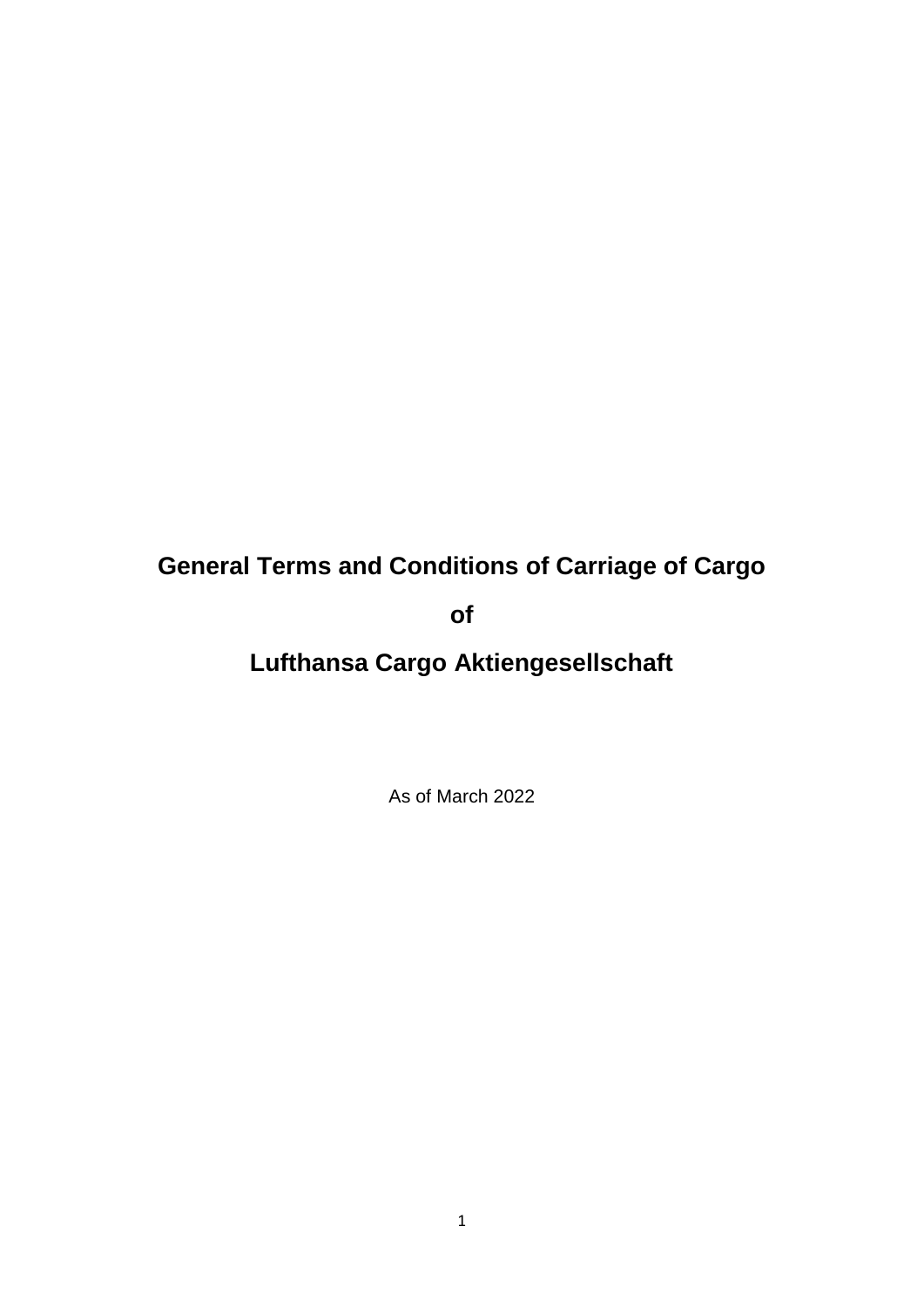# **Definitions**

| <b>Pick-up Service</b> | means the overland transport of outbound consignments                                                                                                                                                                                                                                                                                                                                                                                                                                                                                                                                                                                                                                                                                                                                                                                                                                                                    |
|------------------------|--------------------------------------------------------------------------------------------------------------------------------------------------------------------------------------------------------------------------------------------------------------------------------------------------------------------------------------------------------------------------------------------------------------------------------------------------------------------------------------------------------------------------------------------------------------------------------------------------------------------------------------------------------------------------------------------------------------------------------------------------------------------------------------------------------------------------------------------------------------------------------------------------------------------------|
|                        | from the pick-up point to the airport of departure.                                                                                                                                                                                                                                                                                                                                                                                                                                                                                                                                                                                                                                                                                                                                                                                                                                                                      |
| Convention             | means one or several of the following conventions, insofar<br>as it applies to the contract of carriage:<br>Convention for the Unification of Certain Rules for<br>$\bullet$<br>International Carriage by Air; done at Montreal on 28<br>May 1999 (Montreal Convention);<br>Convention for the Unification of Certain Rules<br>$\bullet$<br>Relating to International Carriage by Air; signed at<br>Warsaw on 12 October 1929 (Warsaw Convention);<br>Warsaw Convention in the version of The Hague of<br>$\bullet$<br>28 September 1955;<br>Montreal Protocol No. 4 of 25 September 1975 (MP<br>$\bullet$<br>4);<br>Convention, Supplementary to<br>the<br>Warsaw<br>$\bullet$<br>Convention, for the Unification of Certain Rules<br>Relating to International Carriage by Air Performed<br>by a Person other than the Contracting Carrier,<br>signed at Guadalajara on 18 September 1961<br>(Guadalajara Convention). |
| Consignor              | means the person or enterprise whose name<br>or<br>denomination is entered as contracting partner in the<br>provided space on the air waybill, upon conclusion of the<br>contract of carriage.                                                                                                                                                                                                                                                                                                                                                                                                                                                                                                                                                                                                                                                                                                                           |
| Agent                  | means the person or enterprise who/which is expressly or<br>tacitly authorized to act in the name or on behalf of the                                                                                                                                                                                                                                                                                                                                                                                                                                                                                                                                                                                                                                                                                                                                                                                                    |

2

carrier and/or the consignor with regard to the carriage,

unless otherwise provided for in the contract of carriage.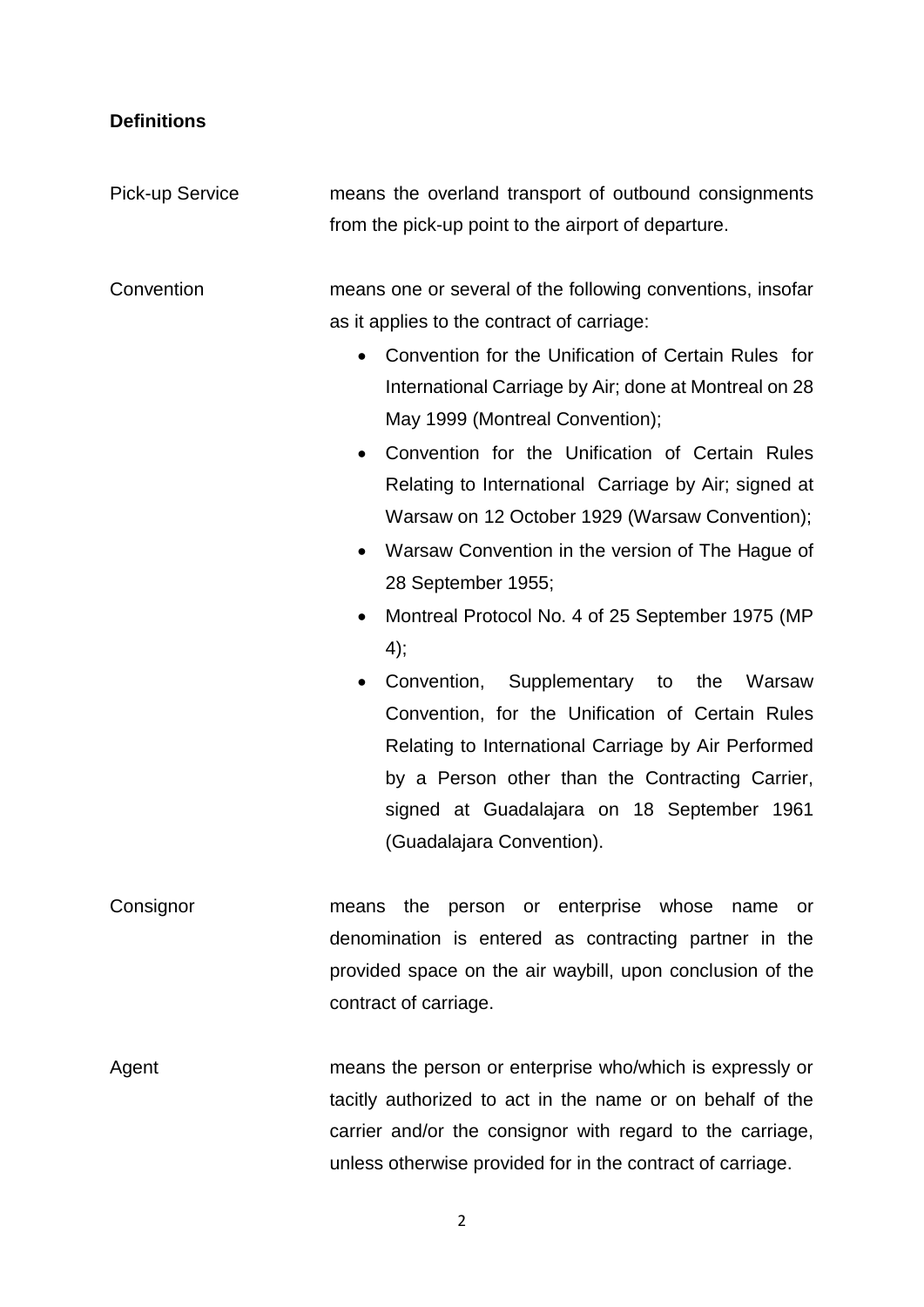Other Record means a shipment record which contains information about the Contract of Carriage and which is preserved by Carrier and evidenced by electronic or other means. In these Terms and Conditions of Carriage the term air waybill also constitutes a reference to the Other Record and its cargo receipt.

- Successive Carrier means the airfreight carrier which on the basis of a unified contract of carriage performs the carriage as a unified service together with one or several other carriers.
- Performing Carrier means the airfreight carrier which on the basis authorization of the contractual carrier performs the carriage as a whole or in part without being a successive carrier.
- Carriage means the carriage of cargo by air or by land with or without charge on the basis of a contract of carriage by air.
- Contract of Carriage means the oral or written agreement between the consignor and the carrier relating to the carriage to be performed by the carrier, including the freight rates. The conclusion and content of the contract of carriage can be proved by the air waybill or cargo receipt.
- Code-Sharing is the use of a non-operative flight number concurrent with the operative flight number of another carrier performing the carriage.
- Consignee is the person or company whose name or denomination is entered in the space provided therefor in the air waybill and to whom the carrier has to hand over the goods, subject to other instructions.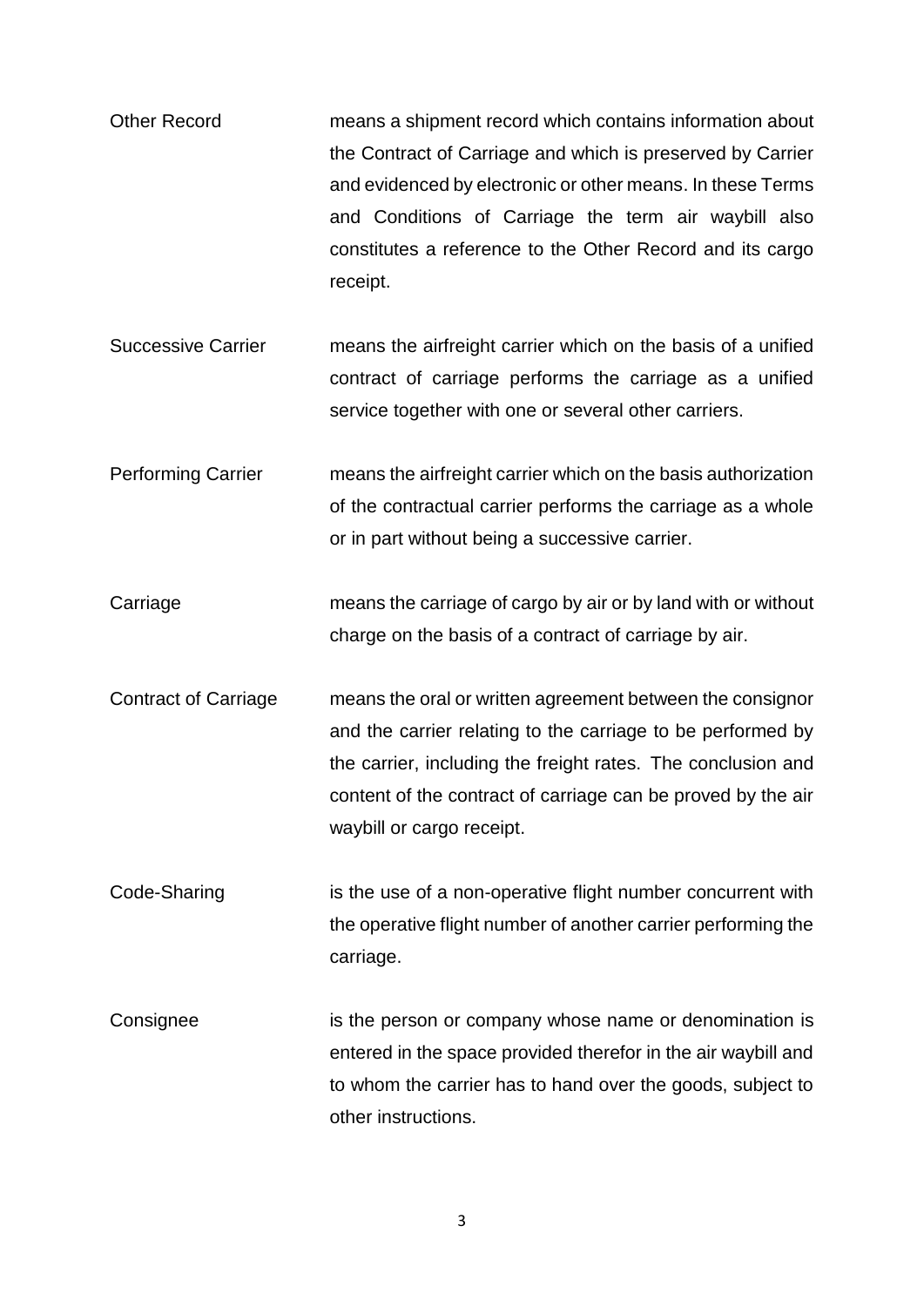Freight Rates / Tariffs means those weight- or value-related remunerations and fees of the carrier which apply to the carriage and kind of carriage chosen by the consignor on the date of the issuance of the air waybill or which are agreed between the parties to the contract.

Carriage Forward means the collection of the freight charge stated on the air waybill from the consignee.

- Cargo means all items carried or to be carried in an aircraft, including postal items insofar as the Terms and Conditions of Carriage are applicable due to the valid international conventions. Unaccompanied baggage and animals carried under an air waybill are cargo within the scope of this definition.
- Air Waybill means the deed named "Air Waybill" as completed by the consignor or on its behalf or the electronic format according to Article 3. It constitutes the proof of the contract on the carriage of cargo.
- Carrier is the airfreight carrier stated on the air waybill, or in the event of any other document within the meaning of Article 2 clause 3 the person named carrier in such other document, and each person carrying freight under the air waybill.
- Cash on Delivery means the collection by the carrier upon delivery of the consignment of the amount stated in the air waybill as being payable by the consignee to the consignor, based on an agreement between the consignor and the carrier (charge forward on value of cargo).

Days means full calendar days, including Sundays and public holidays; upon establishment of a term of validity, the day

4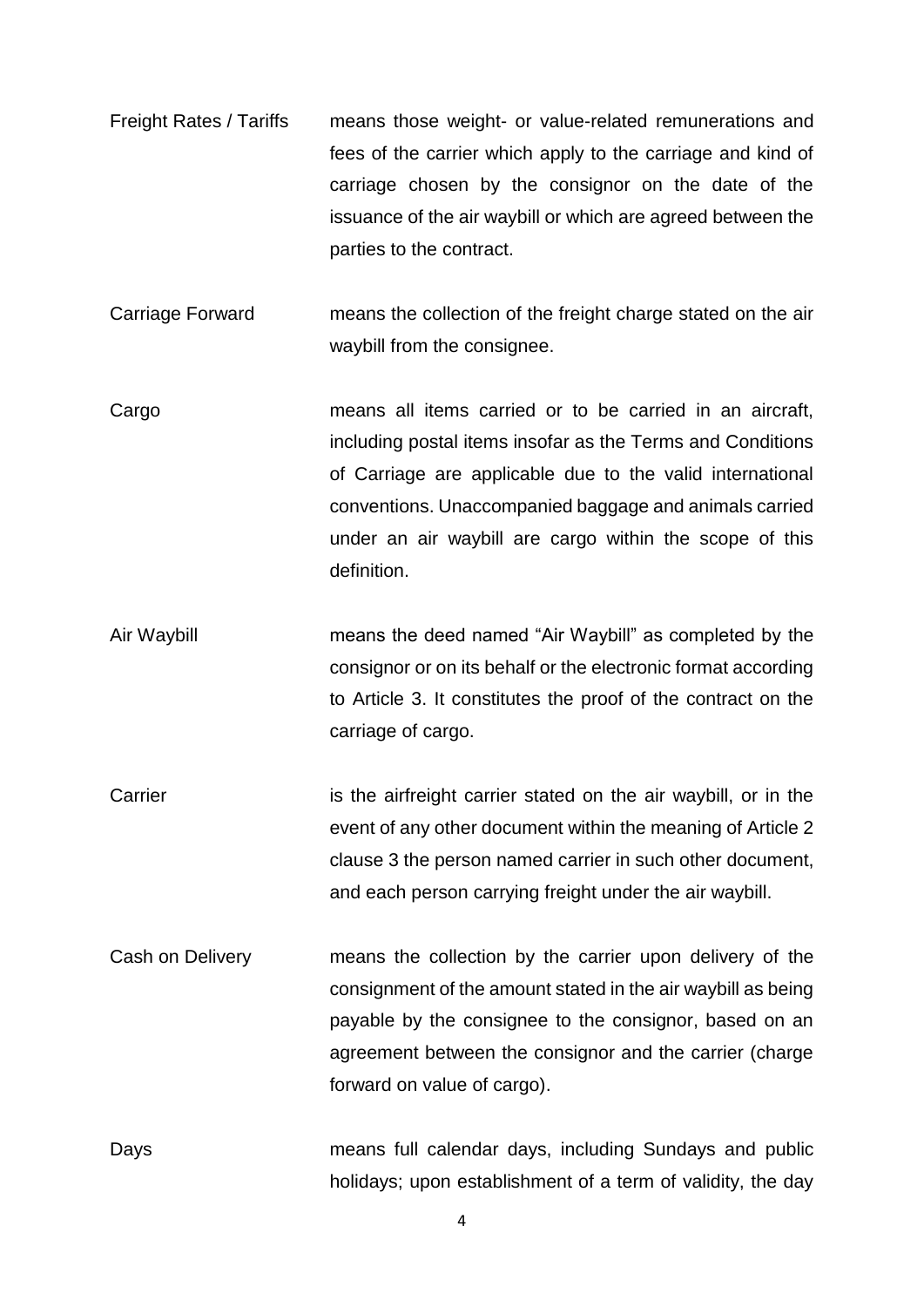of issuance of the carriage document or the day of flight departure is not counted.

Delivery Service means the overland carriage of inbound consignments from the airport of destination to the address of the consignee or that of its designated agent or to the custody of the competent authorities, if required.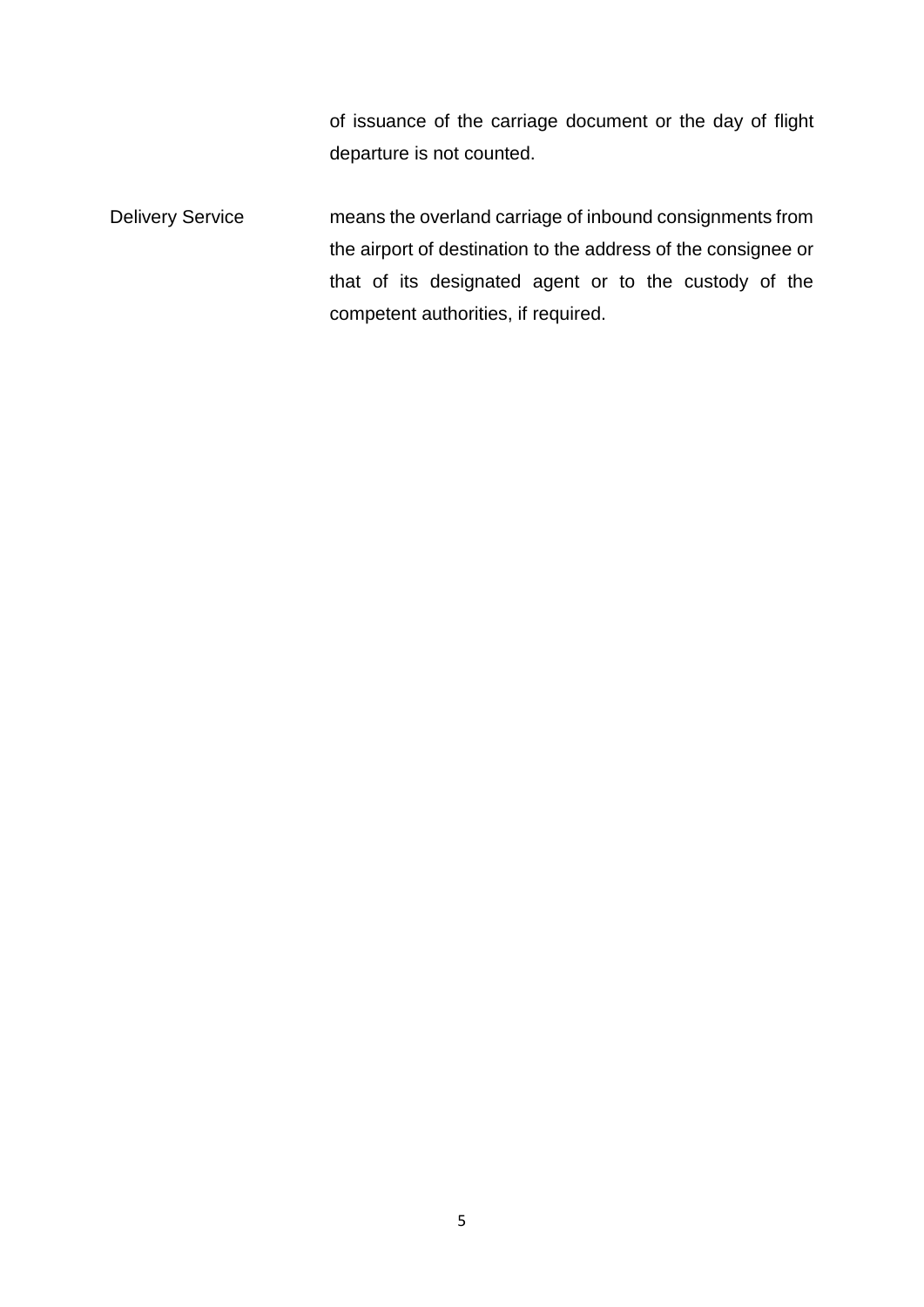# **Article 1 Governing Law**

1. Any carriage performed by the carrier either itself or through third parties, including all services relating thereto which are either performed by itself or by such third party, are subject to:

- a) the convention applicable to the carriage, unless it is not an international carriage within the meaning of the definition of the convention,
- b) any other national and international law insofar as applicable to the carriage,
- c) any other national and international governmental regulations, orders and requirements insofar as applicable to the carriage,
- d) these Terms and Conditions of Carriage and other conditions, rules, regulations and flight schedules as determined by the carrier (exclusive of the arrival and departure times set forth therein); these can be inspected on the carriers website or at any branch office and at the airports from where the carrier operates scheduled air services.

2. For the purposes of the convention the agreed stoppage places, which can if necessary be changed by the carrier, shall be those places - except for the place of departure and the place of destination – indicated on the air waybill or scheduled as regular stopping places for the air route in the flight schedules of the carrier.

# **Article 2 Scope of Application of the Terms and Conditions of Carriage**

#### **1. Basis**

None of the provisions of these Terms and Conditions of Carriage deviates from any mandatory or prevailing law to the detriment of the consignor or consignee, unless such deviations are permissible.

# **2. General**

Any carriage of cargo, including all services relating thereto as set forth in the freight rates published in connection with these Terms and Conditions of Carriage, is in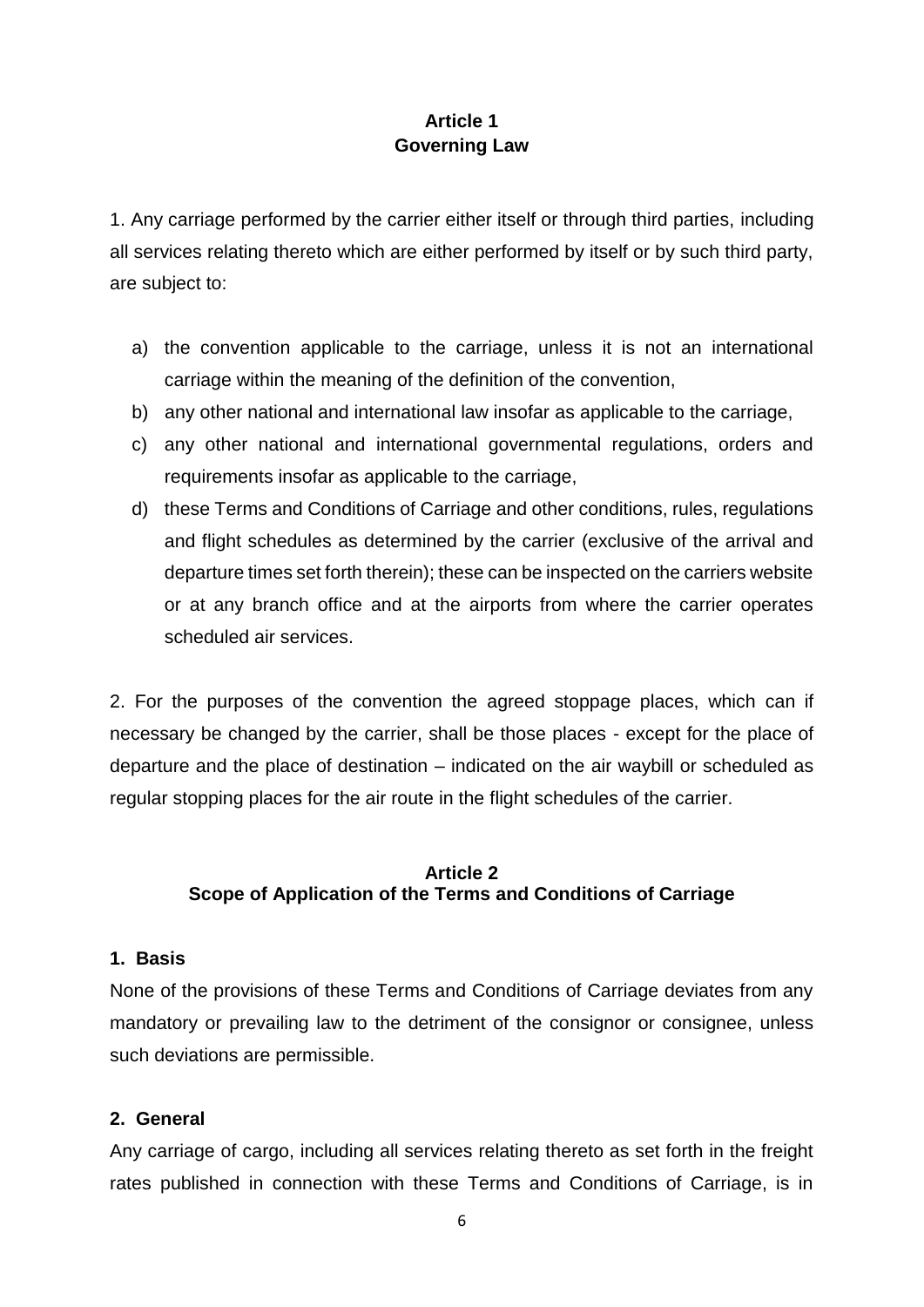consideration of Article 1 subject to these Terms and Conditions of Carriage and to the published tariffs as in effect at the date of the issuance of the air waybill or the Other Recording according to Article 3.3 by the carrier, or to the tariffs agreed between the contracting parties. Product-specific terms and conditions according to Article 1.1 d) apply for selected products and Add-on Services. These can be found on the carrier's website www.lufthansa-cargo.com or within the TACT Rules.

The carrier may appoint third parties to perform the owed carriage services.

# **3. Gratuitous Carriage**

With regard to any gratuitous carriage, the carrier reserves the right to exclude the applicability of these Terms and Conditions as a whole or in part.

# **4. Charter Agreements**

If cargo is transported on the basis of a charter agreement entered into with the carrier, the carriage shall be subject to the carrier's applicable charter terms and conditions, if any. The present Terms and Conditions of Carriage apply only insofar as provided for in the charter agreement. If the carrier does not have any charter terms and conditions being applicable to the charter agreement, these Terms and Conditions of Carriage shall apply to the agreement unless the carrier reserves the right to exclude the applicability of all or any parts of these Terms and Conditions. In the event of any discrepancy between the provisions of these Terms and Conditions and the provisions of the charter agreement, the latter shall prevail. The consignor who commissions a carriage on the basis of a charter agreement thereby subjects to the provisions of these agreements irrespective of whether or not expressly agreed with the consignor.

# **5. Change without Notice**

Unless otherwise provided for under applicable laws, governmental regulations, orders and requirements, these Terms and Conditions of Carriage as well as the published freight rates and charges are subject to change without prior notice. The Terms and Conditions of Carriage as well as the freight rates and charges as published at the time of conclusion of the contract are applicable to the respective Carriage.

7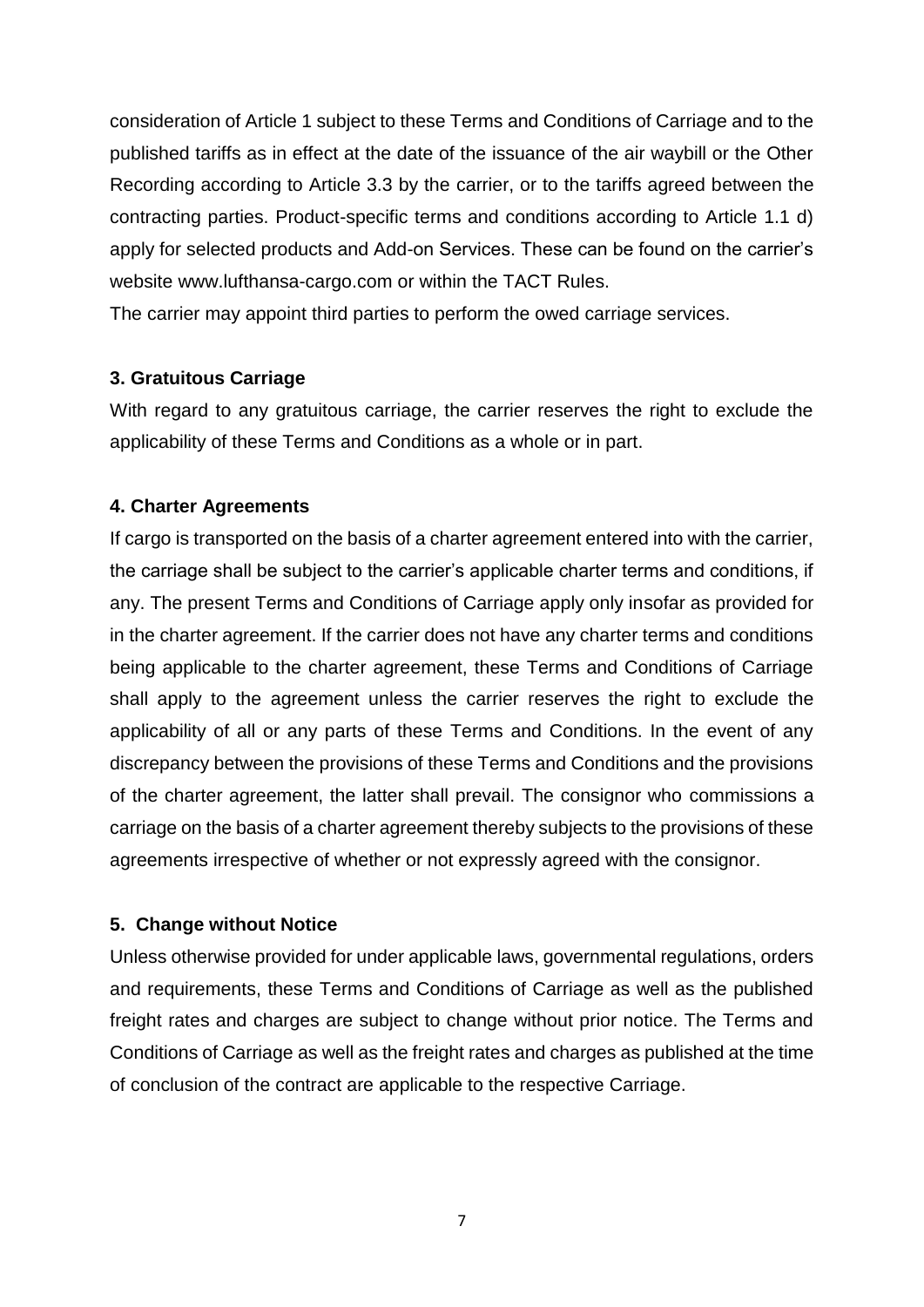#### **Article 3 Completion of the Air Waybill**

#### **1. Air Waybill**

The consignor shall complete the air waybill, or have it completed in his name, in the manner prescribed by the carrier and with the required number of copies. The consignor shall deliver the air waybill to the carrier upon handing over the cargo in the required form. The carrier shall insert the freight rate and, if applicable, the fixed charges in the air waybill, or have these inserted. The carrier may request the consignor to complete, or have on its behalf completed, separate air waybills if there is more than one packing unit or if the cargo cannot be carried as one packing unit in one aircraft or if it cannot be carried under one single air waybill without violation of governmental requirements or regulations of the carrier. The consignor must always use the latest version of the air waybill

#### **2. Electronic Air Waybill**

If the carrier provides for such possibility, the air waybill may be made out and/or stored in electronic form and signed by electronic signature as provided for this purpose by the carrier.

The carrier may electronically store (scan) open accompanying freight documents; After electronic storage, the carrier is entitled to send accompanying freight documents requiring physical delivery directly to the place of destination, independent from the carriage of the cargo.

# **3. Other Record**

Insofar as the carriage is not subject to the regulations of the Warsaw Convention of 1929 or in the version of The Hague, the traditional air waybill may be replaced by any other kind of record containing the particulars of the carriage to be performed. In such case the carrier shall upon request hand out to the consignor a confirmation of receipt of the cargo which enables an exact determination of the consignment and recourse to the statements made in such other record. Once a cargo receipt is issued, consignor shall review it and inform carrier promptly of any missing particulars or incorrect entries. The carrier may use electronic means to prove delivery. Such other record, including its cargo receipt, shall be equated with the air waybill and is in these Terms and Conditions of Carriage always covered by the term "air waybill".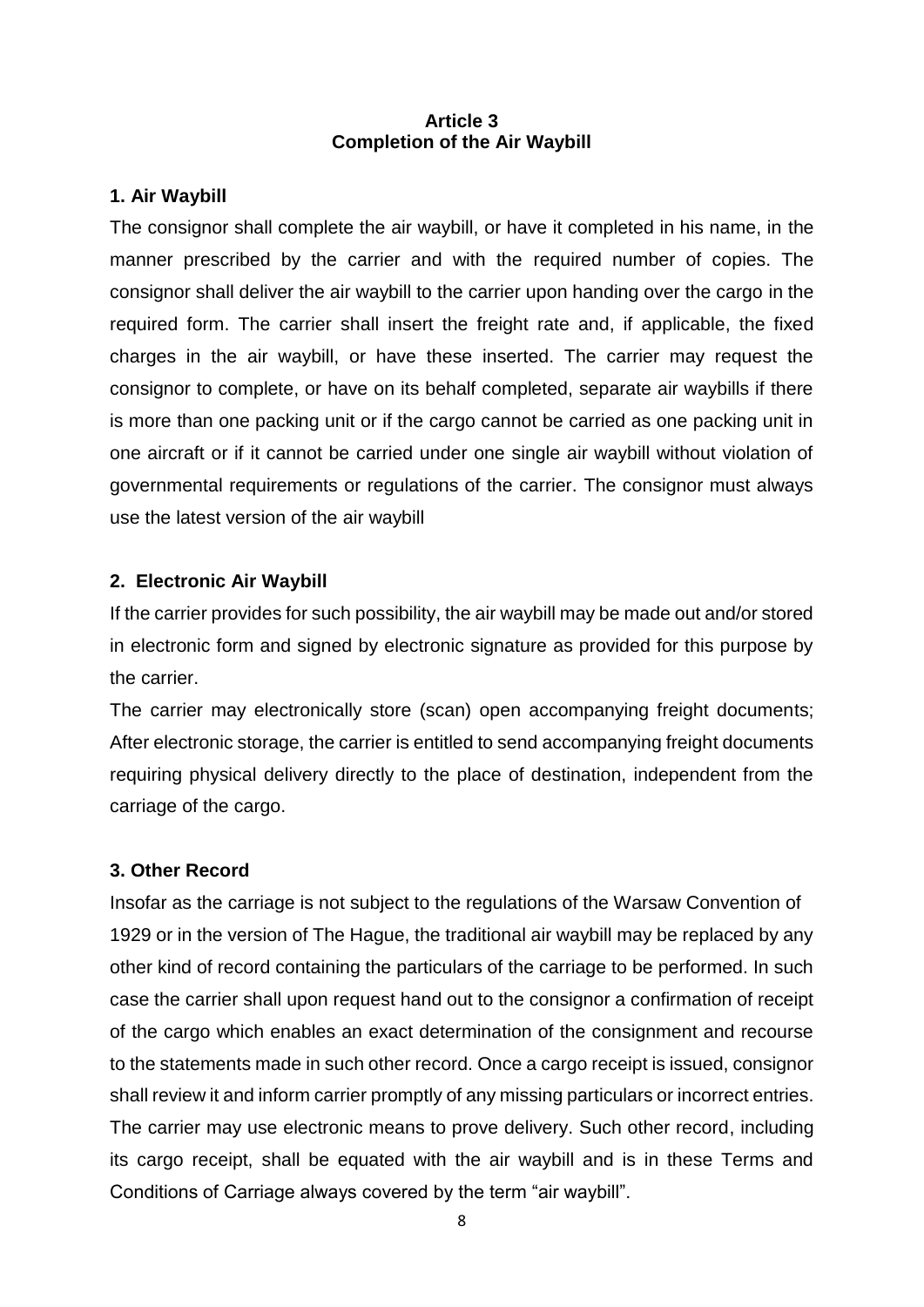#### 3.1 eAWB-only Process

In cases where the carrier's regulations or other applicable regulations provide that a contract of carriage shall be executed or cargo shall only be transported on the basis of an electronic other record in eAWB format ("eAWB-only Process"), such electronic other record may be established

a. pursuant to IATA eAWB Resolutions; or

b. pursuant to the Paper to eAWB document processing at cargo acceptance set forth in Article 3 subarticle 3 .2 below.

If there are imperative legal and/or regulatory reasons that require the use of a standard paper air waybill and these cannot be addressed by means of the above, the consignor shall be exclusively responsible for the required arrangements to allow the transport of the shipment according to the eAWB-only Process and shall promptly inform in writing the carrier prior to tendering the cargo for transport of any such arrangement.

#### 3.2 Paper to eAWB document processing

Where the eAWB-only Process applies to the carriage and an electronic other record of the shipment has not been already established by other permitted means under Article 3 sub-article 3.1 a) above, a paper air waybill presented at cargo acceptance may be converted by electronic means to preserve an electronic other record of carriage that will accompany the shipment to its destination.

The consignor remains responsible for the correctness of the particulars and statements provided by means of presenting the paper air waybill document and electronically captured on its behalf in the other record. A copy of such paper air waybill document may be preserved by the carrier for documentation purposes. Any acknowledgment of the carrier on such paper air waybill document presented by the consignor and returned to it or one of its representatives at cargo acceptance shall solely serve the purpose of a cargo receipt.

#### **4. Visible Condition and State of the Cargo**

If the condition and state of the cargo and/or the packaging is visibly defective, the consignor shall make a corresponding note in the air waybill. If the consignor fails to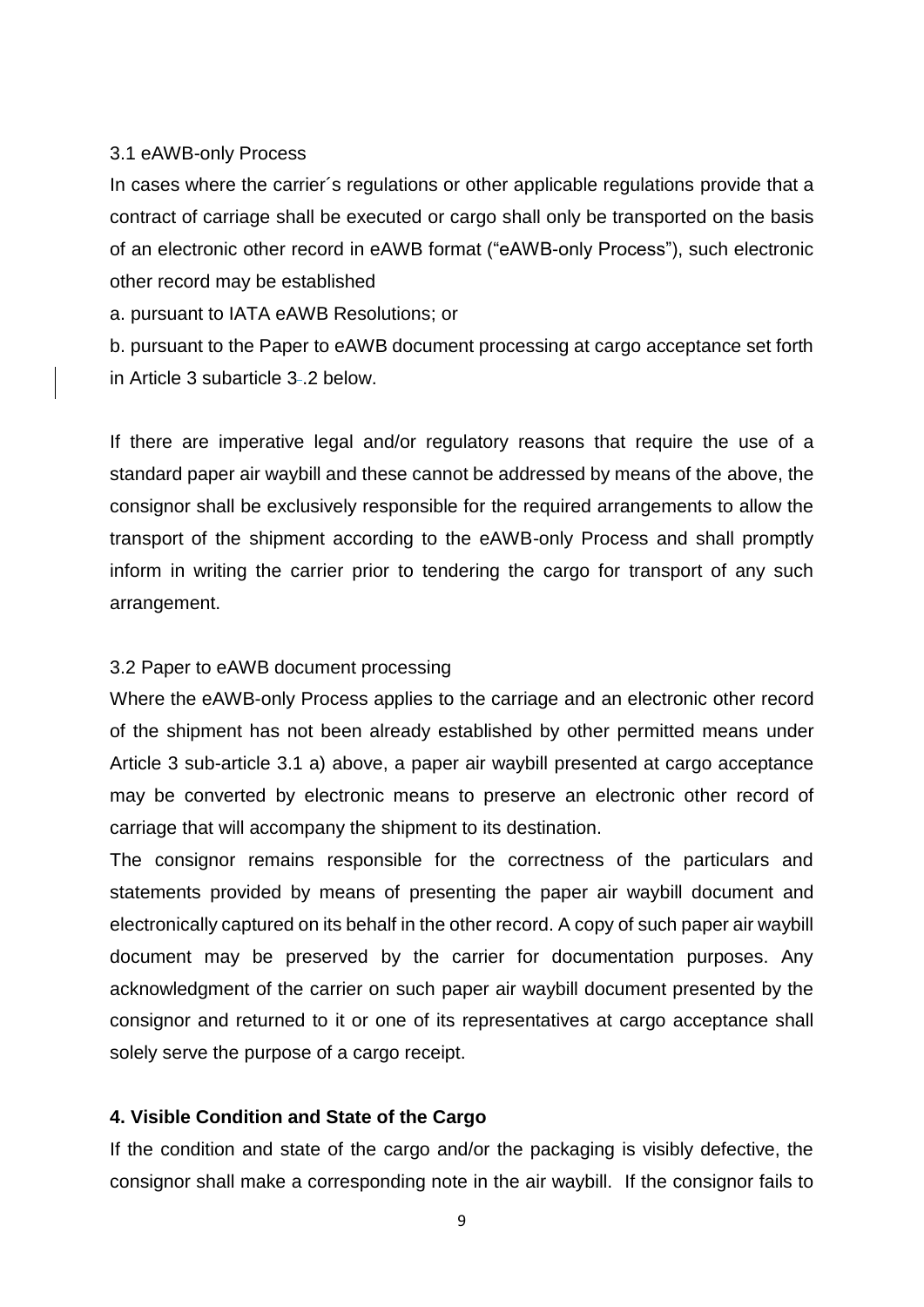do so or if the note is unclear, the carrier may make a corresponding note or correction in the air waybill.

# **5. Preparation, Completion or Correction by the Carrier**

Upon express or implied request of the consignor, the carrier may complete the air waybill itself; in such case it is assumed until proof to the contrary that the carrier has acted on behalf of the consignor. If the air waybill handed out together with the cargo does not contain all required particulars or is incorrect and in case of imminent danger or after unsuccessfully obtaining instructions, the carrier shall be entitled, but not obliged to complete or correct it to the best of its knowledge.

In case of a deviation of the weight and / or volume of the consignment upon acceptance from the information of the consignment contained in the air waybill, the carrier reserves the right to correct the information, contained in the air waybill, to the actual weight ("actual weight" and "chargeable weight").

If House AWB (HAWB) data was transferred to the carrier and if the data contained incorrect entries, the consignor/agent agrees that for the purpose of implementing the contract of carriage the carrier corrects and completes the data in the consignor's/agent's name and sends a data-report regarding the amended entries to the contract partner. The consignor/agent agrees to a reimbursement of this data correction according to the TACT Rules as valid upon conclusion of the contract of carriage.

#### **6. Responsibility for Particulars**

The consignor is liable towards the carrier and third parties for the correctness and completeness of all particulars inserted in the air waybill by it or any of its agents or by the carrier in accordance with clause 4; the same applies with regard to any particulars or declarations made by the consignor or its agents towards the carrier on the cargo or its value. The consignor is liable for any damage incurred by the carrier or third parties from any incorrectness, inaccuracy or incompleteness of the said particulars. In the case of consignments to be forwarded C.O.D., the consignor is solely responsible for entering the amount to be collected in the air waybill. The carrier is not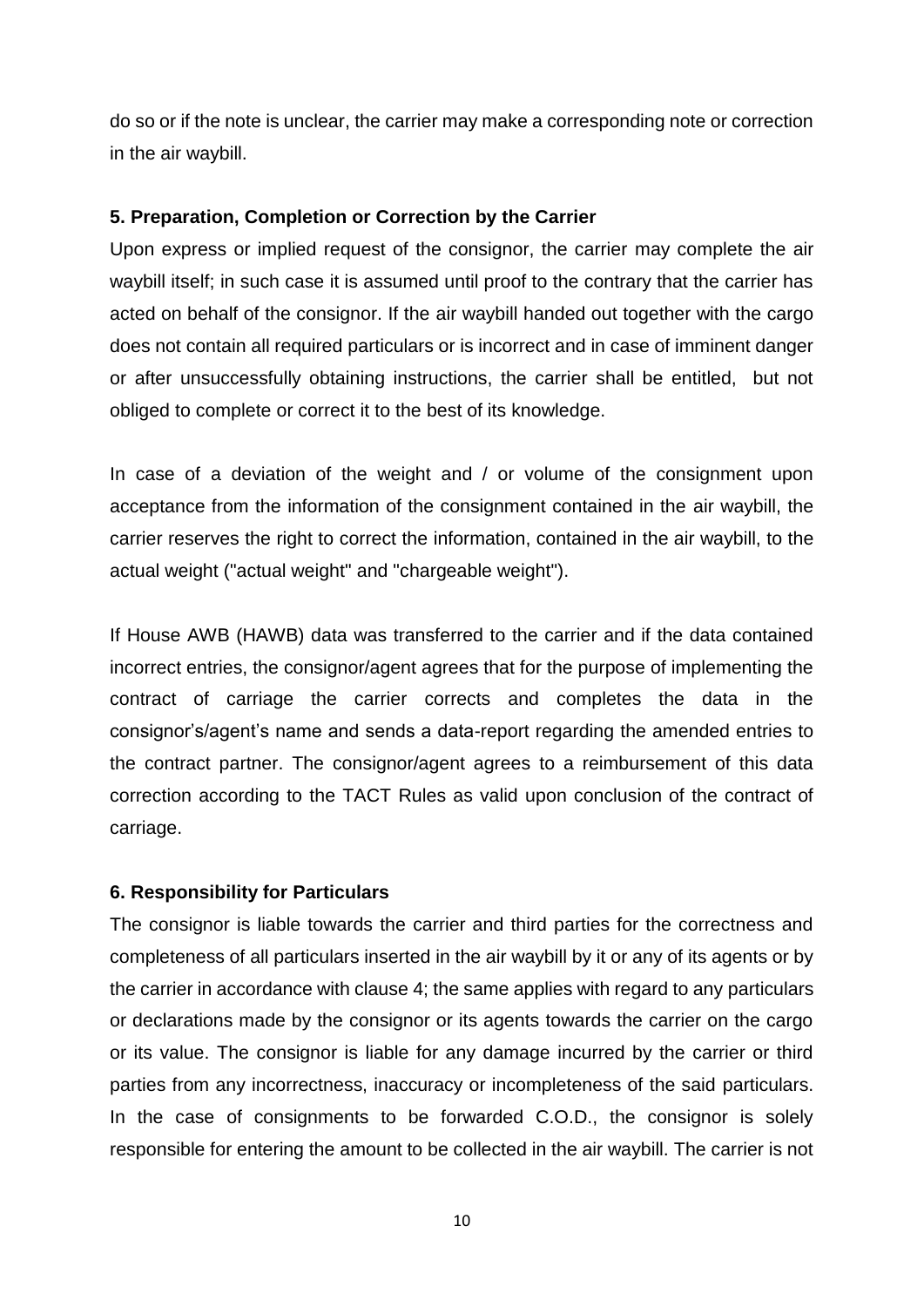liable for any omission to collect the cash on delivery amount if the consignor did not enter it or if the entry was incorrect.

# **7. Form, Changes**

The carrier's signature as well as the consignor's signature may be printed or replaced by a stamp. The carrier is not obliged to accept any air waybills whose entries were changed or erased. Insofar as declarations require written form the signature provided for within the meaning of clause 2 shall have equal standing if it allows the identification of the originator.

# **Article 4 Freight Charges**

# **1. Applicable Freight Rates and Charges**

The freight rates and charges applicable under these Terms and Conditions are those tariffs of the carrier which are in effect on the day of issuance of the air waybill or have been agreed between the contracting parties. The freight rates and charges apply to the chosen form and route of carriage.

# **2. Basis of Freight Charges**

Freight charges and carriage fees depend on the higher of the total weight or total volume and, if applicable, on the surcharge on the form of carriage chosen by the consignor in accordance with the tariffs.

# **3. Services not Covered by the Freight Rates and Charges**

The freight rates and charges apply to the carriage of cargo by air or by substitute land transportation between airports or other airfields at or near the designated locations. Unless expressly otherwise provided for in the published tariffs, the freight rates and charges do not cover the following services:

- a) pick-up, delivery and city terminal services to and from the airports from which the carrier performs its services,
- b) storage fees,
- c) insurance fees,
- d) cash on delivery charges,
- e) advanced charges,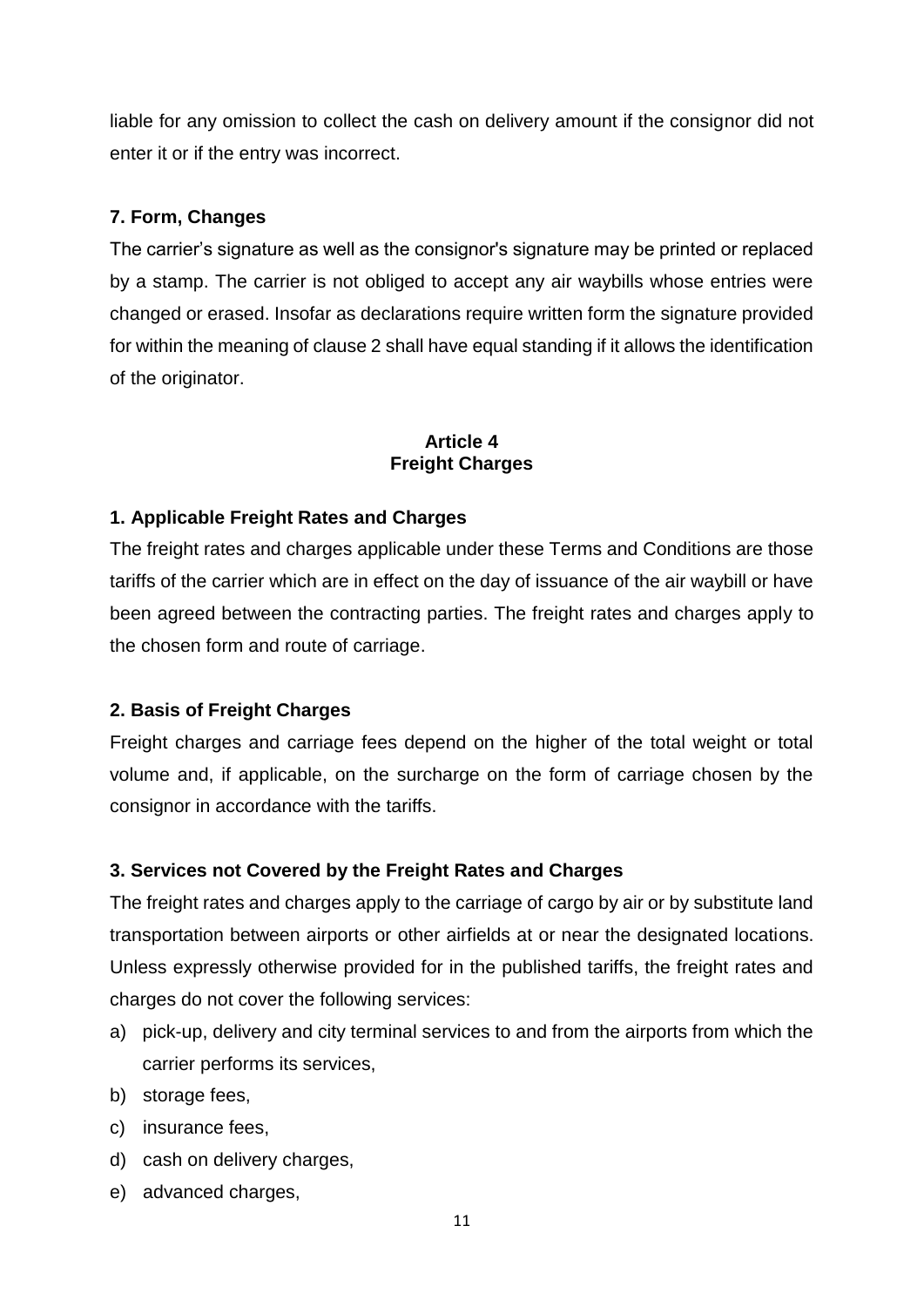- f) costs incurred by the carrier upon customs clearing of the cargo, or incurred by third parties irrespective of whether these act as agents of the consignor, the consignee, the owner of the cargo, or the carrier,
- g) charges or fines imposed or collected by competent authorities, including duties or taxes,
- h) costs incurred by the carrier for repairing defective packaging,
- i) freight charges for the carriage, reloading or return carriage of cargo with other means of transportation, as well as the freight charges for return carriage to the place of departure,
- j) surcharges,
- k) any other similar services or charges,
- l) charges for value declarations.

#### **4. Payment of the Freight Rates**

a) Freight rates and charges are stated in the currency resulting from the relevant freight tariffs. They can be paid in any currency acceptable to the carrier. If payment is made in any currency other than published by the carrier, it shall be made at the exchange rate fixed by the European Central Bank at the date of issuance of the air waybill. The provisions of this paragraph are subject to the applicable foreign exchange legislation and requirements of the competent authorities.

b) The full relevant freight rate, whether advanced or charged forward, as well as costs, duties, taxes, fees, expenses or other payments effected by the carrier or accrued or accruing to it as well as any other amounts to be paid to the carrier are considered as fully earned upon conclusion of the contract of carriage, subject to the delivery of the freight.

c) All freight rates, charges and other amounts are due and payable at the time when the cargo is handed over to the carrier. However, the carrier may also charge them over on the occasion of any service based on the air waybill.

d) With regard to all charges, expenses and costs which cannot be finally determined at the time when the cargo is handed over for carriage, the carrier may request the consignor to deposit an amount which the carrier regards as adequate for covering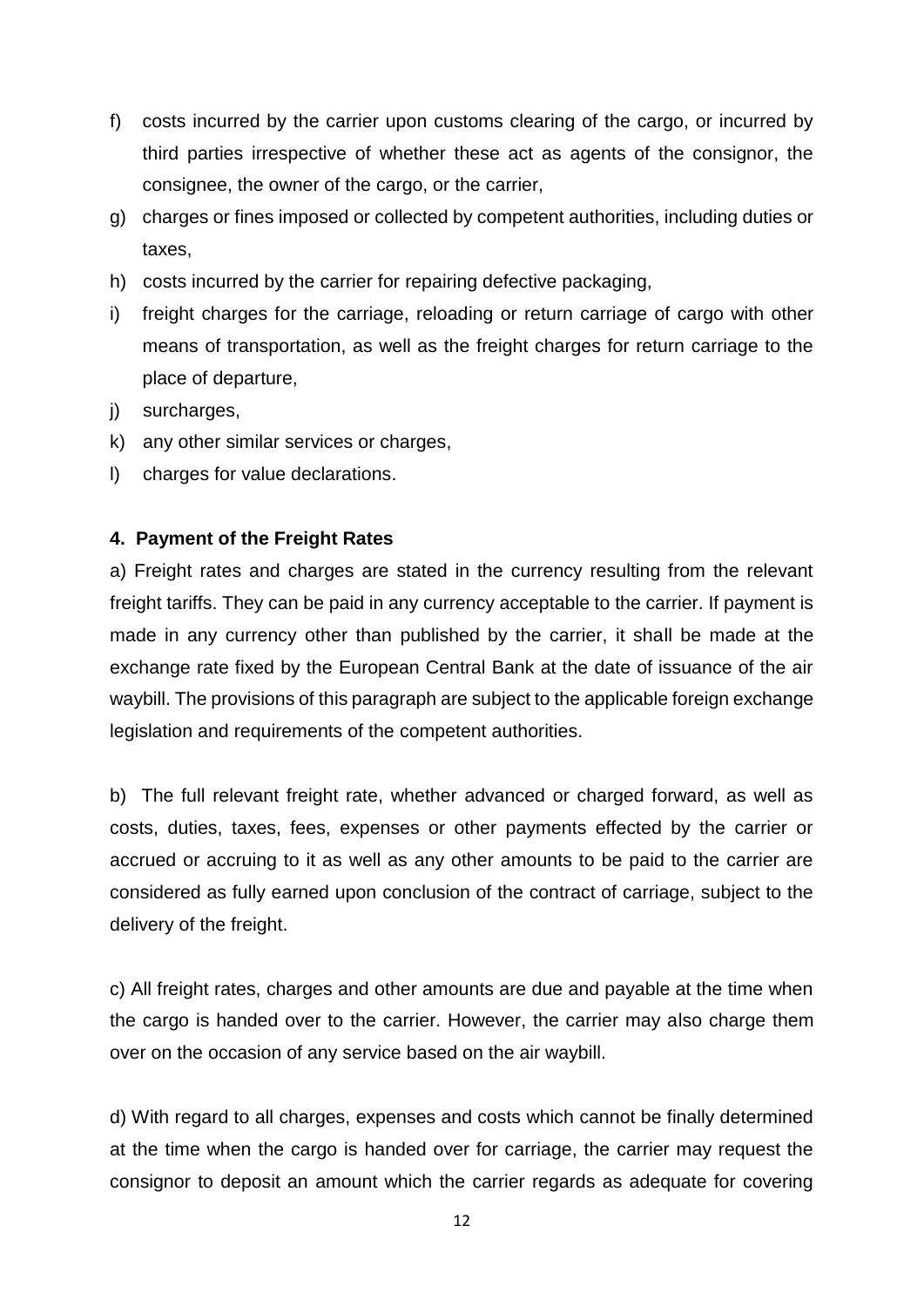these charges, expenses and costs. Any residual amount owed by the carrier to the consignor or by the consignor to the carrier in connection with this deposit shall be settled after performance of the contract of carriage and after determination of the exact amount of these costs and expenses.

e) The consignor undertakes to pay all unpaid charges, costs and expenses of the carrier. The consignor furthermore undertakes to pay all costs, expenses, fines, penalties, default and other damage possibly accruing to or incurred by the carrier due to the fact that the cargo comprises items whose carriage is prohibited by law or due to the fact of unlawful, incorrect or insufficient description, labelling, numbering, addressing or packaging of the cargo without the damage being caused by the absence, delay or incorrectness of an export or import permit, other incorrect certificates or documents or by wrong customs valuation or incorrect statements as to weight or volume. By accepting the consignment or exercising any other rights under the contract of carriage, the consignee undertakes to pay the charges, fees and expenses, unless paid in advance; however, this does not release the consignor from its corresponding payment obligations. In respect of the foregoing, the carrier has a retention right relating to the cargo handed over to it for carriage by the consignor or by any third party acting on its behalf. If payment is not effected, the carrier will be entitled to dispose of the cargo by public sale or sale in the open market, provided the carrier has informed the consignor or consignee accordingly prior to such sale by written notification sent by mail to the address stated in the air waybill; the carrier is entitled to satisfy itself from the proceeds of such sale as to all amounts owed. However, such sale does not constitute a release from the obligation to pay any shortfall amounts for which the consignor and the consignee remain liable. The carrier's right to retention, sale and collection of the owed amounts is not forfeited or affected by acknowledgement of the payment obligation, unless payment has actually been made or, insofar as the carrier's right to collect the owed amounts is concerned, unless the cargo has been delivered or possession thereof has been transferred.

f) If the gross weight, measurements, number of items or declared value of the cargo exceeds or fall below the figures taken as a basis for the calculation of the freight rates and charges, the carrier will be entitled to subsequently request payment of the freight rates and charges corresponding to the exceedance / shortfall.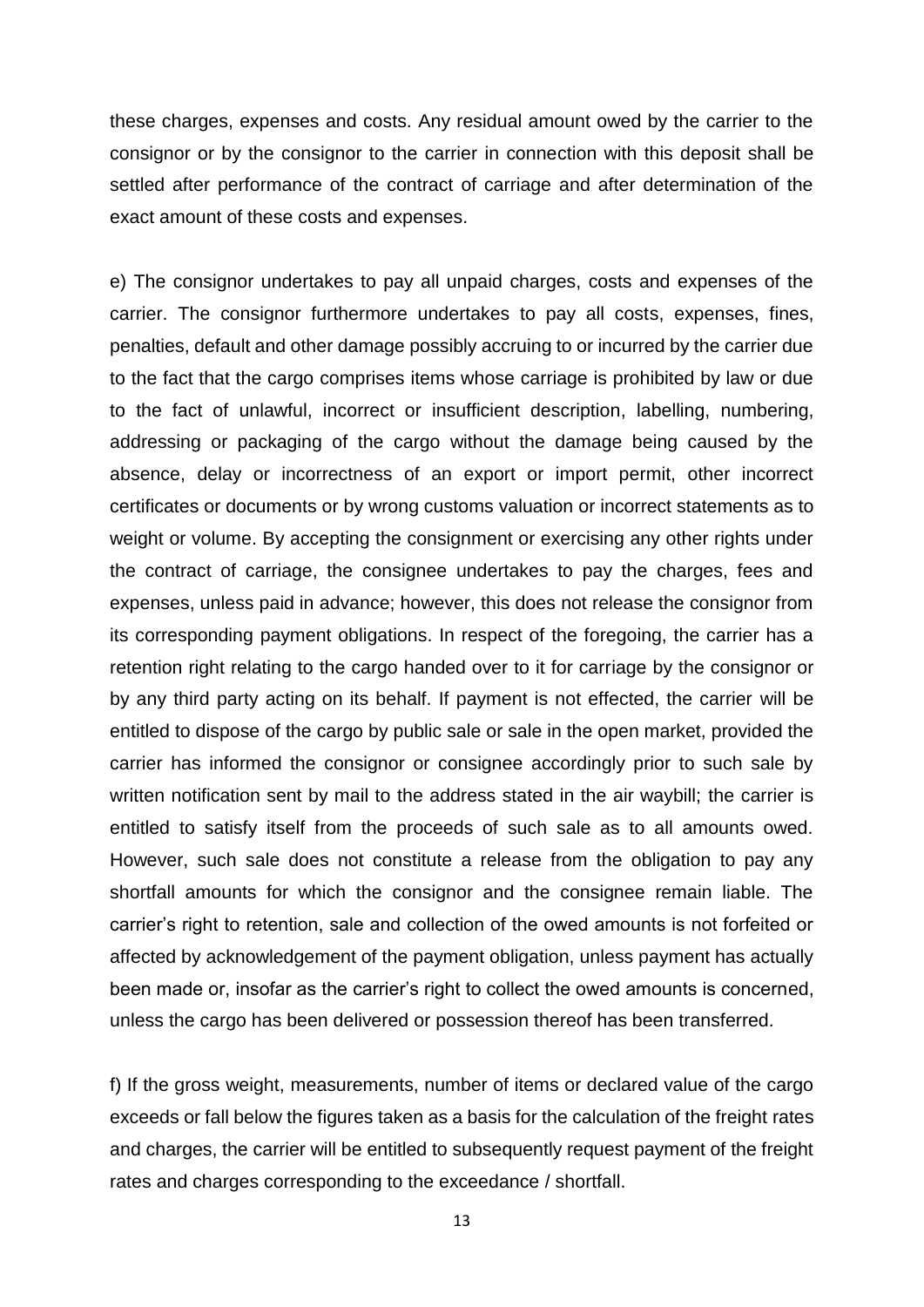g) Consignments subject to carriage forward are taken on for carriage to such countries specified in the tariffs and in accordance with the provisions set forth therein. In any event the carrier is entitled to deny consignments subject to carriage forward to a country whose regulations do not permit the exchange of money into other currencies or the transfer of money to other countries, or deny carriage forward consignments for other reasons.

# **Article 5 Acceptance of Cargo for Carriage**

#### **1. Value Limits for One Aircraft**

The carrier determines the limit of the value of a consignment or a group of consignments which may be carried in one single aircraft. If any individual consignment exceeds such limit, it may not be carried in one aircraft but is apportioned to two or several aircrafts at the carrier's due discretion. The carrier is entitled to deny the carriage of consignments in one aircraft if the declared total value would lead to a violation of this principle.

# **2. Packaging and Labeling of the Cargo; Declaration of Value; Shipper´s Built Units**

a) The consignor shall package the cargo for safe carriage by air in a manner suitable to protect it against loss, damage or deterioration and preventing personal injury or damage to property. Consignments at risk from robbery or theft shall be neutrally packaged without indication of their contents. Each packing unit must bear the name and full postal address of both consignor and consignee in a legible and permanent manner and it must be marked with the necessary information for the carriage.

b) Hazardous materials must be marked as such in accordance with applicable laws and regulations. If accepted for carriage, the consignor shall send hazardous materials as well as valuable cargo or live animals by the carriage form provided for the carriage of such cargo by the carrier, including the surcharge published for such case.

c) Temperature-sensitive cargo – including but not limited to pharmaceuticals – must be packaged in accordance with the special characteristics of the cargo and in a way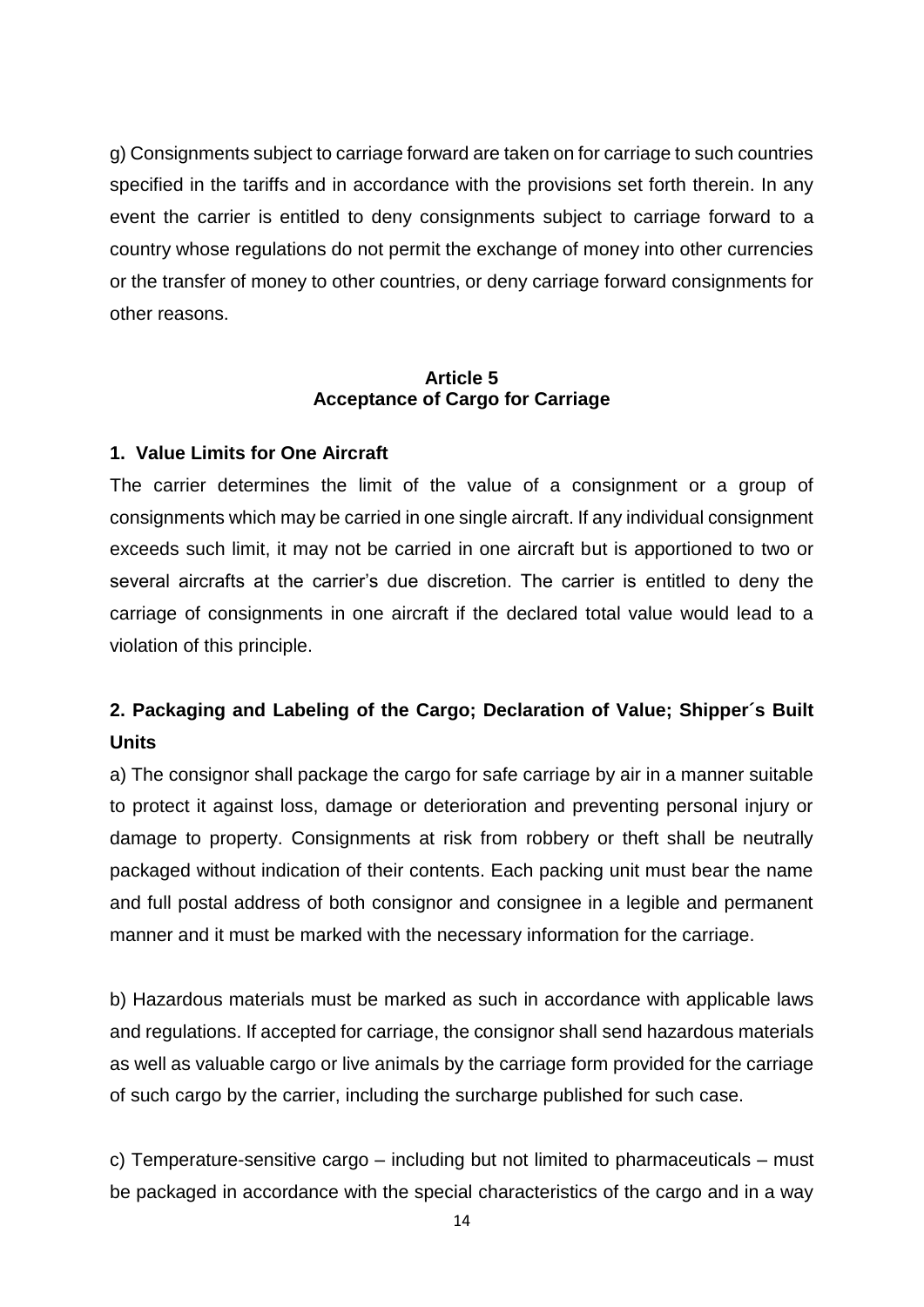that guarantees adequate protection against heat, which could potentially damage the cargo. This includes sending the cargo in sufficient transport containers (e.g. cool containers) – where appropriate for an additional fee – and in sufficient means of transportation. The provision of specific transport containers by the carrier shall not affect the applicability of any international conventions.

d) With regard to each handing over of cargo for carriage, the consignor may particularly declare its interest in delivery to the place of destination in figures and to pay the requested surcharge. The value declaration is only binding for the carrier if the charge agreed with the consignee has been paid at the latest upon handing over of cargo to the carrier.

e) In the event of cash on delivery consignments, the consignor shall legibly write the letters "C.O.D." on each individual packing item, in addition to the names and addresses of both consignor and consignee.

f) In order for a unit load device built up solely by consignor (or on its behalf) to be tendered as such to the Carrier, the consignor or his agent must have signed a valid declaration for shipper´s built units and comply with its requirements., The consignor shall be liable and indemnify the Carrier against all liability and consequences, including legal defense costs, of any non-compliance with the declaration and its requirements.

#### **3. Permissible Cargo**

Subject to the availability of suitable facilities and space, the carrier shall carry general merchandise and other goods, commodities and products of all kinds, unless carriage of the same is expressly excluded or unreasonable for the carrier, provided, however, that

 $\triangleright$  the respective carriage does not violate any law (e.g. any provisions regarding embargos or export control); in particular the carriage shall not be prohibited by the laws or any provision of a country from which, to which or through which the flight takes place,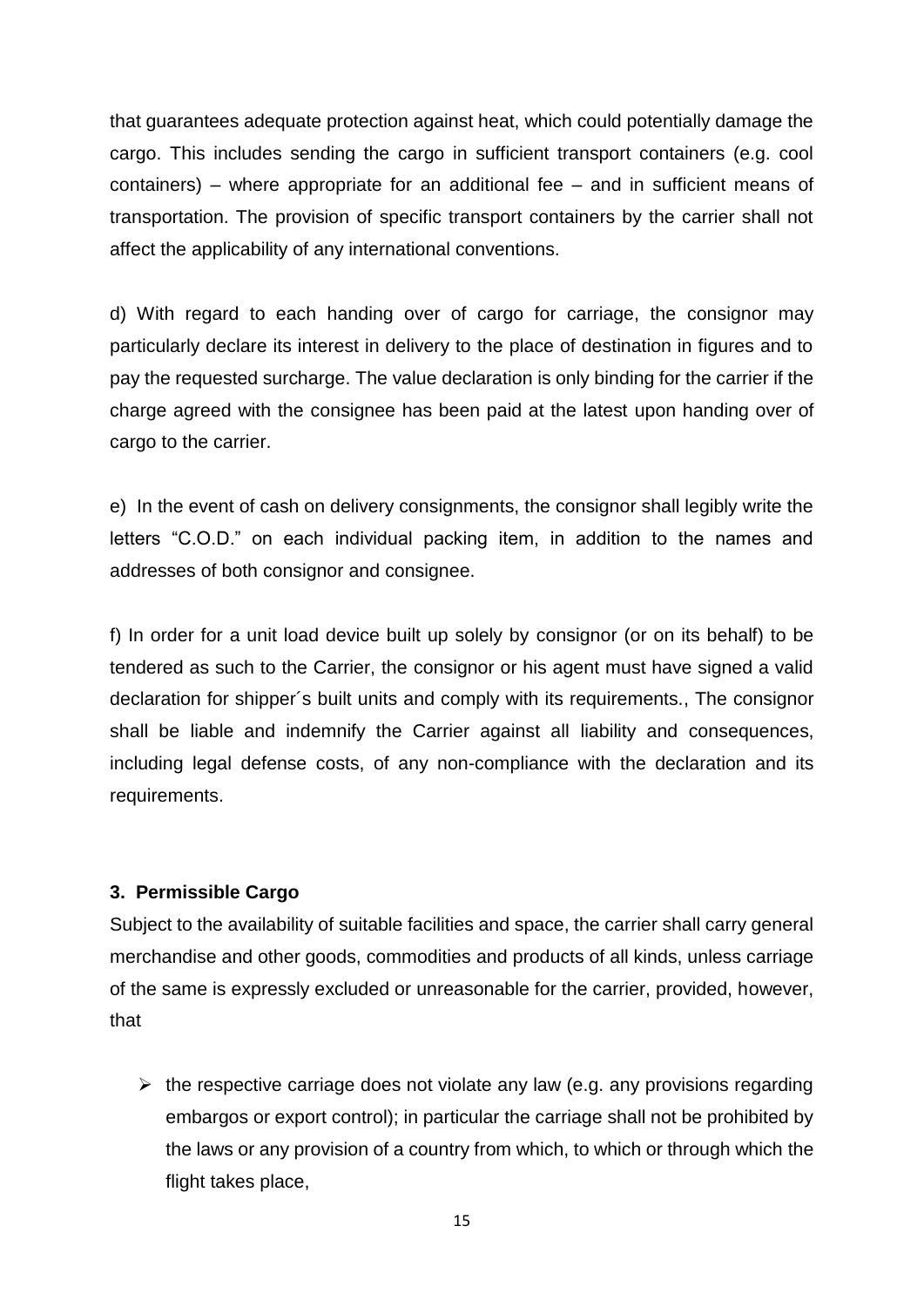- $\triangleright$  the necessary approvals by public authorities for the entry, exit or transit of the cargo must be issued before the beginning of carriage and must be presented to the carrier; the same applies for official notification,
- $\triangleright$  the cargo must be packaged in a manner suitable for carriage by air,
- $\triangleright$  the cargo must be accompanied by the required shipping documents,
- $\triangleright$  the cargo must not endanger the aircraft, the safety of the flight, persons or objects or cause annoyance to passengers.

#### **4. Cargo Admitted only under Specific Conditions**

Consignments specified in the applicable regulations of the carrier – e.g. in particular without limitation e-AWB-only Process, live animals, perishables, temperaturesensitive cargo such as pharmaceuticals are accepted only at the conditions provided for therein.

# **5. Responsibility for Non-Compliance with the Conditions for Cargo Admitted Subject to Restrictions**

The consignor is contractually obliged to comply with the provisions set out in Article 5 and to refrain from handing over cargo to be carried by carrier which is not in compliance with these aforementioned provisions. The consignor is liable to the carrier for all breaches of these obligations, in particular for damages, delays, penalties which arise from such breaches. The consignor shall indemnify and hold the carrier harmless from any and all claims of third parties, including necessary costs for legal defense.

#### **6. Cancellation of Carriage**

The carrier may, without liability on its part, cancel the carriage of a consignment if the consignor despite demand of payment and after unsuccessful expiry of an appropriate grace period refuses to settle the freight rate or a requested part thereof.

#### **7. Carrier's Right of Inspection**

The carrier is entitled but not obliged to inspect the contents of all consignments.

#### **8. Tracking Devices**

The consignor must notify in writing the carrier about equipment for tracking of shipments or equipment to record transport- or shipment-related data attached to or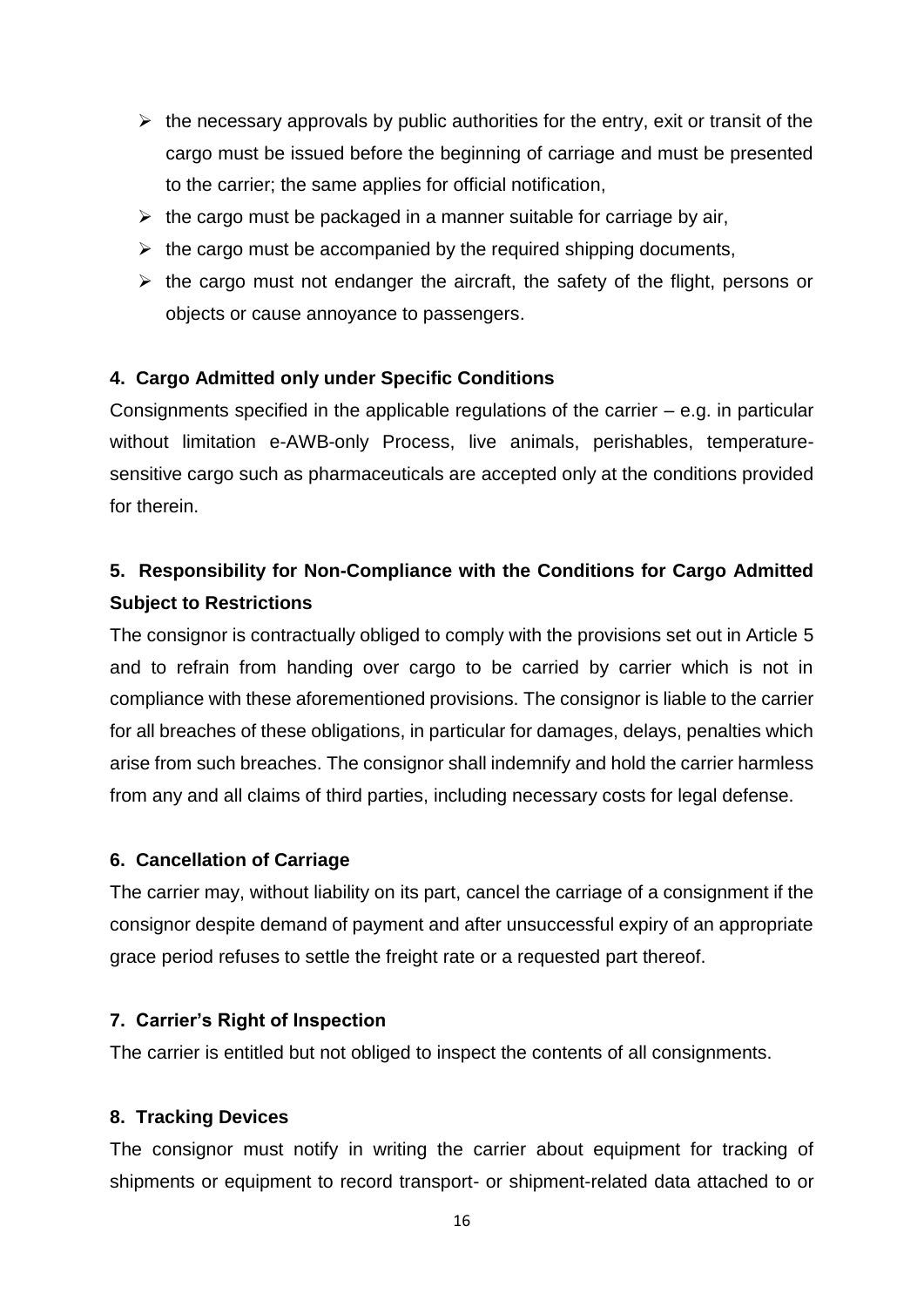located in the shipment (so called "tracking devices") and state the used product at the latest when handing over these shipments to the carrier. Such tracking devices are only permissible if they have been developed specifically for the use on board of aircraft and have been certified according to official regulations and if they are in compliance with provisions set out by the carrier. Tracking Devices must be maintained by the consignor in good, sound condition and not deviate from the original manufacturer's standards. The use of such tracking devices does not create any additional obligations of the carrier. The use of such devices is solely permitted for quality purposes. Furthermore, the guidelines and conditions on customer-owned tracking devices published on the Lufthansa Cargo website apply.

#### **Article 6 Consignments in Transit**

#### **1. Compliance with Orders of Competent Authorities**

The consignor must comply with all applicable laws, customs and other governmental regulations of any country from, though, over or to which the cargo is carried, including those on packaging, labelling and marking, carriage or delivery of the cargo and shall furnish all statements and attach all documents to the air waybill required for the compliance with statutory requirements. The carrier is not obliged to verify the correctness or completeness of these statements or documents. The carrier is not liable toward the consignor or third parties for any loss or costs incurred due to the consignor's failure to comply with these requirements.

#### **2. Cash Expenses and Customs Formalities**

The carrier is entitled but not obliged to make advance payments on customs, taxes or charges and to make expenses with regard to the cargo. With regard to the reimbursement of such amounts, the consignor and the consignee are each liable individually and as joint and several debtors. No carrier is obliged to assume costs or make advance payments in connection with the carriage or return carriage of the cargo except against prior payment by the consignor. If cargo at any location requires import through customs, the cargo shall be deemed to be addressed to the person named in the air waybill as customs consignee or, if such person is not named therein, to the carrier carrying the cargo to such location or to the customs consignee stated by the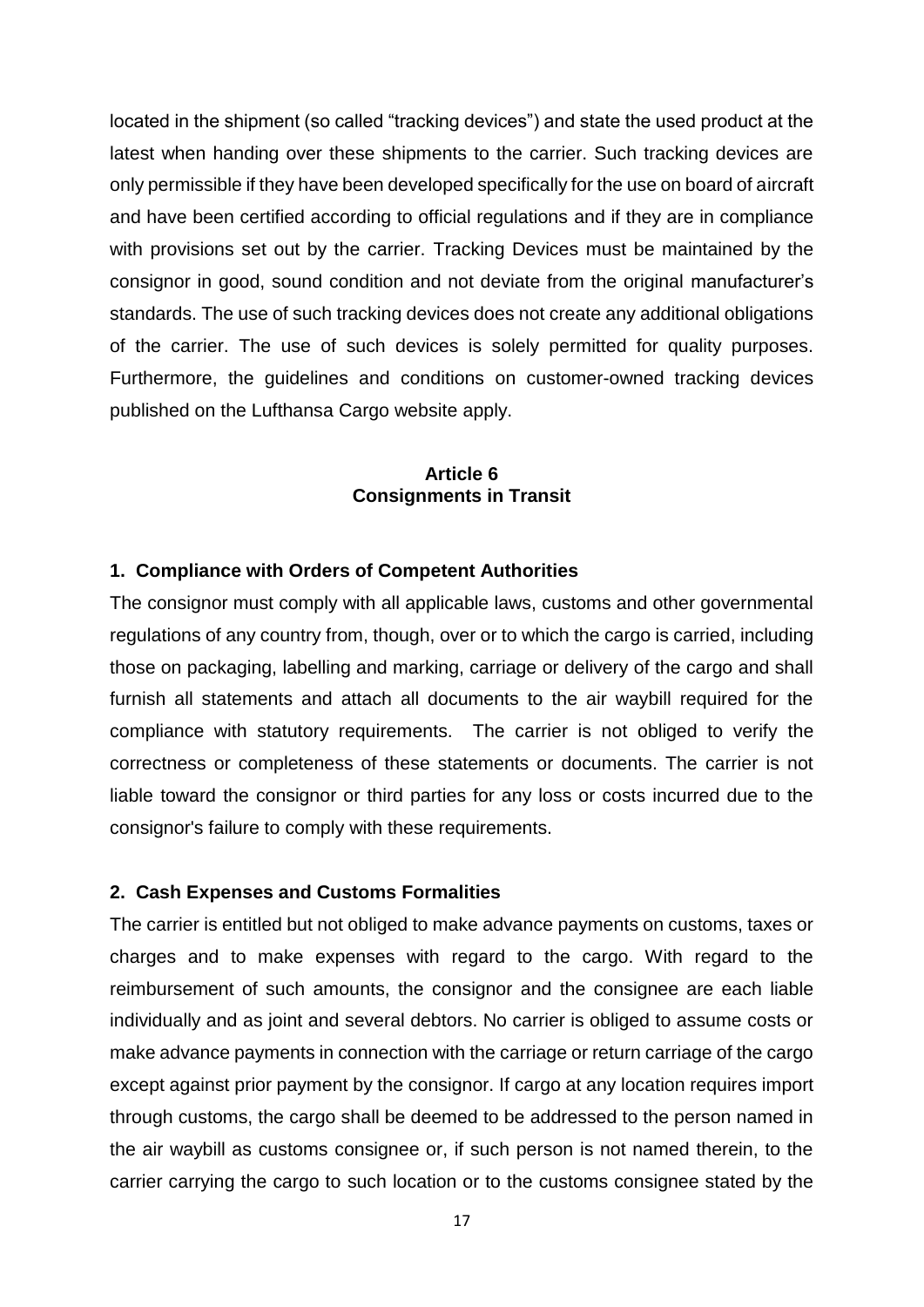carrier. For any such purpose, a copy of the air waybill, certified by the carrier, shall be deemed an original.

#### **3. Flight Schedules, Routing, Aircrafts, and Cancellations of Flights**

a) Unless the contracting parties expressly agreed otherwise on departure and delivery times for the cargo to be carried, no fixed times are agreed for the start and performance of carriage or for the delivery of the cargo. Unless expressly agreed in accordance with sentence 1 of this section 3(a, the carrier does not assume any obligation to carry the cargo on a specific aircraft, under a specific flight number or on a specific route or to catch a connecting flight anywhere according to a specific flight schedule. The carrier is obliged to choose the route or routes for the consignment according to capacities or availabilities or to deviate therefrom even if stated in the air waybill. Thus, neither the times stated in the flight schedules nor otherwise, nor the flight number or flight dates entered in the air waybill constitute an express agreement within the meaning of sentence 1 of this section 3(a; the rights of the beneficiary resulting from delay shall remain unaffected thereby. No employee, agent, representative or vicarious agent shall be entitled to place the carrier under any obligation by declarations or determinations on the dates or times of departure or arrival or on the operation of a flight.

b) The contract of carriage does not include any guarantee for an aircraft to be used for carriage or for its suitability for carriage of the cargo to which the contract of carriage refers. The carrier at its sole discretion may without notice deploy another carrier or a substitute aircraft. In this respect, the carrier may also perform code- sharing. Therefore, the carrier shall be entitled to forward all information and accompanying documents of the consignment necessary for the performance of transport to the other carrier.

c) The carrier may, without notice cancel, terminate, change, reschedule or postpone any flight or any right to further carriage or continue a flight without or only with part of the cargo if it considers this advisable for the following reasons:

 $\triangleright$  due to any event beyond its control (including, but not limited to: weather conditions, acts of God, force majeure, strikes, riots, political disturbances,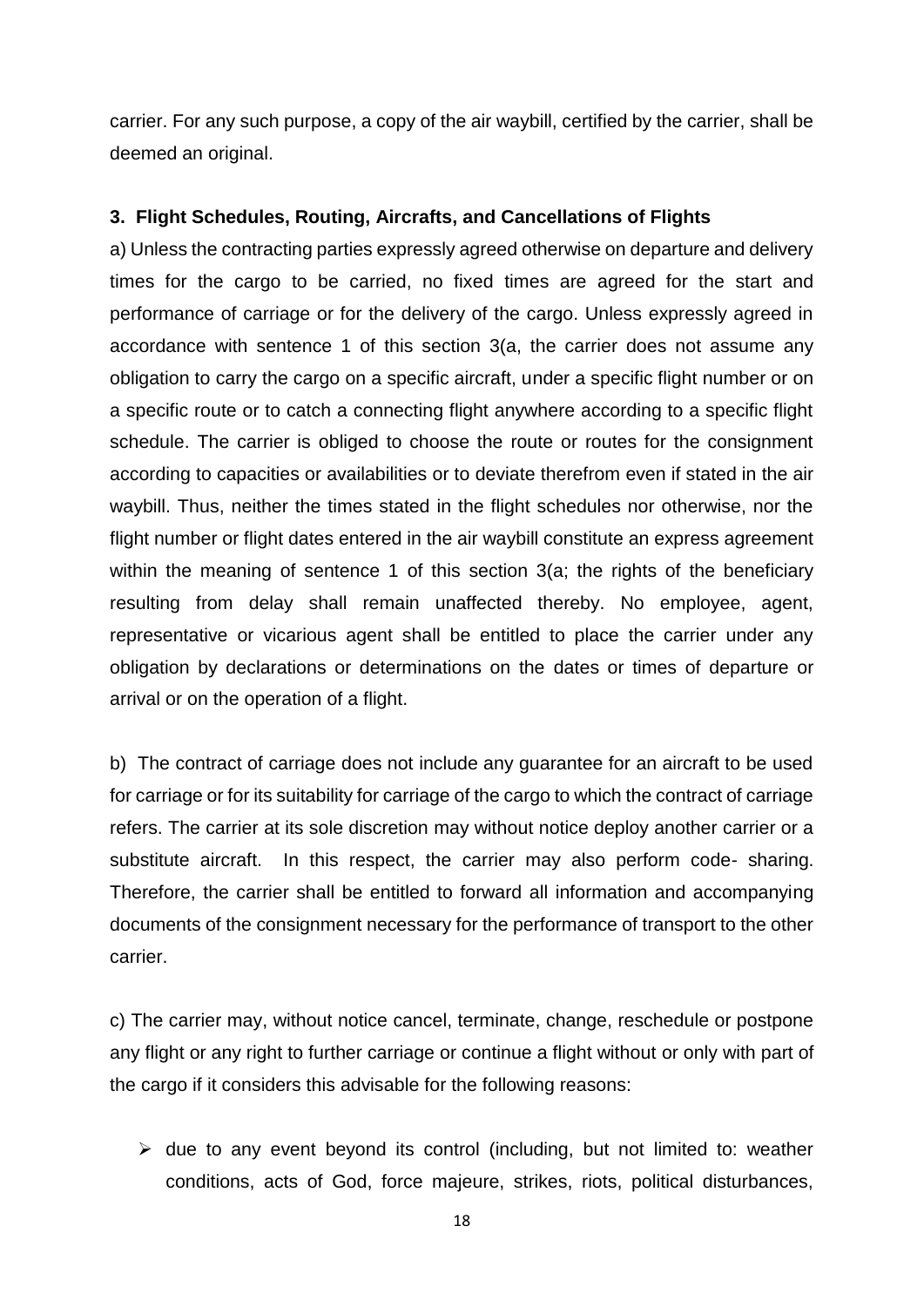embargoes, wars, hostilities, civil commotions, unstable international conditions, epidemic, pandemic, terrorism or governmental warnings against terrorism or war); in this respect it is irrelevant whether the event has in fact occurred or is only threatened or announced or whether this directly or indirectly results in a delay, claim, requirement, incident or predicament, or

- $\triangleright$  due to any event which could not reasonably be foreseen, expected or anticipated, or
- $\triangleright$  due to governmental regulations, orders or requirements, or interventions by authorities for which the carrier is not responsible for or
- $\triangleright$  due to any shortage of labor, fuel or facilities or due to labor-related difficulties of the carrier or any third party it deployed.

d) If a flight is cancelled or rescheduled or terminates at any location other than the place of destination for any reason set forth under c) above, or if the carriage of a consignment is cancelled (in total or in part), rescheduled, brought forward or terminated, the carrier shall not be under any liability with respect thereto. If the carriage of the consignment or part thereof is terminated, its delivery by the carrier to a forwarding agent for further carriage, delivery or storage shall be considered as proper delivery according to the air waybill and any liability shall be excluded; the carrier is merely obliged to notify the consignor or consignee at the address stated in the air waybill about the disposal of the consignment. The carrier is entitled but not obliged to carry the consignment via any other route or to forward it by any other means of transportation as representative of the consignor or consignee. The costs incurred thereby shall be added to the freight rate. If the carrier is responsible for the cancellation, rescheduling or termination of carriage at any location other than the one stated in the air waybill, the consignment shall be delivered at the choice and at the expense of the carrier.

e) Within the scope of applicable laws and regulations, the carrier is entitled to determine the priority of any carriage both between consignments and between consignments and other cargo, mail or passengers, and to decide which items are to be carried or not or which are to be unloaded at any time or at any place; the carrier may continue any flight without any or without individual parts of a consignment.

19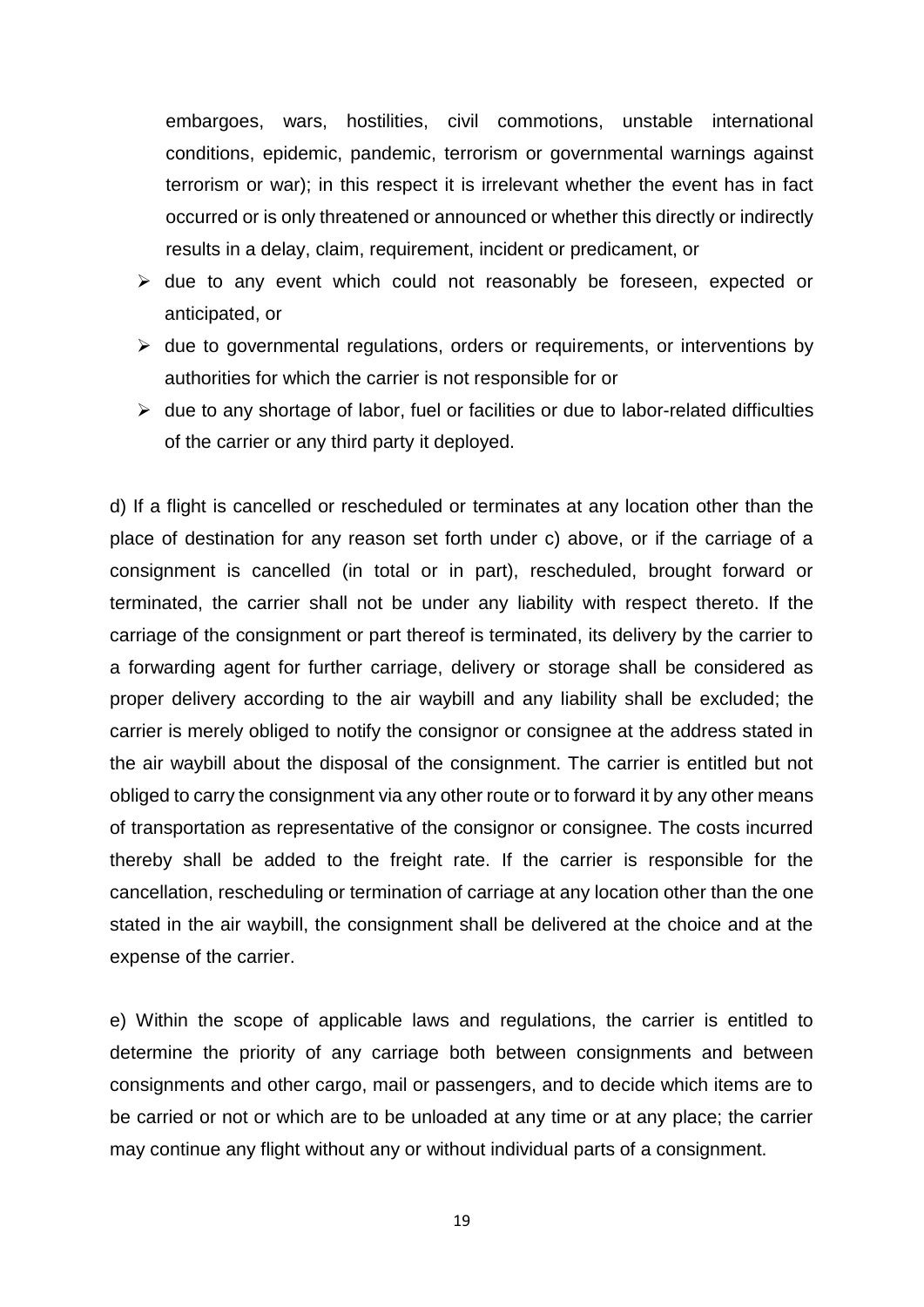#### **4. Carrier's Rights to Dispose of Consignments in Transit**

If the carrier deems it necessary to hold any consignment or part(s) of it at any place during or after carriage for preventing damage or danger the carrier may store the consignment or part(s) of it at the expense, risk and cost of the consignor and/or consignee at a storehouse or any other available place or with the customs authorities, notifying the consignor and/or consignee at the address stated in the air waybill; the carrier may also hand over the consignment to any other carrier for further carriage to the consignee. Consignor and consignee are jointly and severally liable towards the carrier for any expenses or risks arising from the foregoing and have to reimburse the carrier accordingly.

#### **Article 7 Consignor's Right to Dispose of the Cargo**

#### **1. Consignor's Right to Dispose of the Cargo**

The consignor is entitled to dispose of the consignment as follows, subject to compliance with all obligations resulting from the contract of carriage and clause 2 and provided that the right to dispose is not exercised in such manner as to prejudice the carrier or the other consignors. The consignor may:

a) have the consignment returned to it at the airport of departure or arrival,

b) stop the consignment at any landing,

c) have the consignment delivered at the place of destination or in transit to any person other than the consignee stated in the air waybill or

d) have it returned to the airport of departure.

#### **2. Exercise of the Disposal Right**

The right to dispose of the cargo may be exercised only by the consignor or its designated agent and must extend to the entire consignment to be carried under an air waybill. The right to dispose of the cargo can be exercised only if the consignor or its agent presents the part of the air waybill provided to the consignor or its agent. Any disposal instructions must be given in writing and in the form prescribed by the carrier. If the exercise of right of disposal results in a change of consignee, the new consignee shall be deemed to be the one named in the air waybill.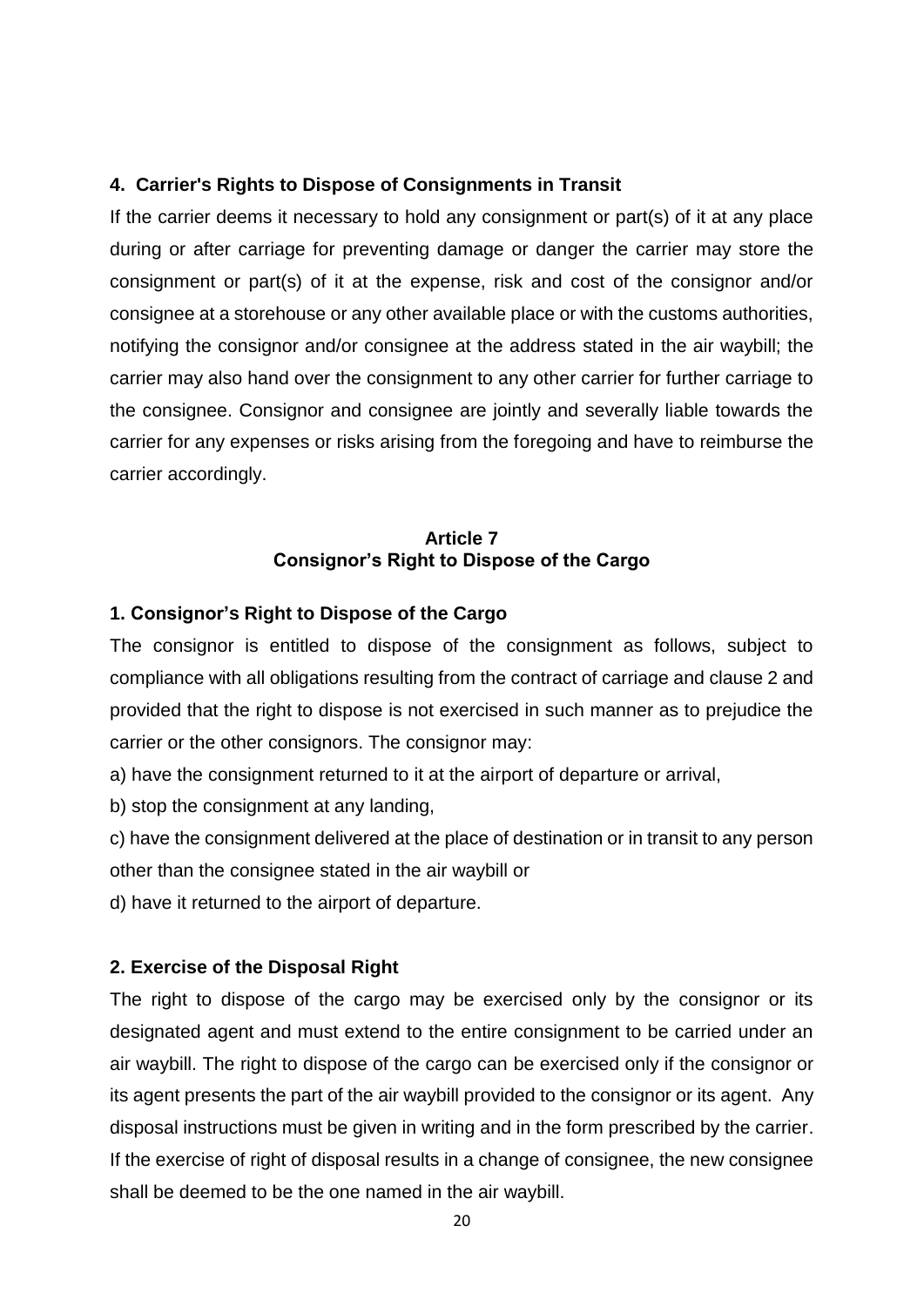# **3. Payment of Costs**

The consignor shall be liable and obliged to compensate the carrier for any loss or damage sustained by carrier as a result of the exercise of the right of disposal. The consignor shall reimburse the carrier for all costs incurred by the exercise of its right of disposal.

#### **4. Carrier's Inability to Follow the Instructions**

If it is impossible or unreasonable for the carrier to follow the consignor's instructions, it shall without undue delay inform the consignor accordingly. Nonetheless the costs incurred thereby, for example storage costs, shall be added to the freight rate.

# **5. Scope of Consignor's Right**

The consignor's right of disposal expires upon arrival of the cargo at the place of destination. If the consignee refuses to accept the cargo or - within the scope of application of the Warsaw Convention of 1929 or 1955, respectively - the air waybill, or if the consignee is unavailable, the consignor's right of disposal shall be reinstated.

#### **Article 8 Delivery**

# **1. Delivery to Consignee**

a) Unless expressly otherwise provided for in the air waybill, the consignment shall be delivered to the consignee named in the relevant field of the air waybill. When in doubt, delivery at the address of the agent specified by the consignor at the destination may be performed. The consignment is deemed to have been delivered to the consignee if it has been delivered to customs or any other competent authority in accordance with the applicable laws or customs requirements, when the carrier has submitted an authorization to the consignee enabling the same to obtain release of the consignment and when the carrier has sent the arrival notification required under clause 2 of this Article ("Notification of Arrival").

b) The carrier may only deliver the consignment only against written receipt of the consignee and upon compliance with all other requirements stated in the air waybill and these Terms and Conditions of Carriage.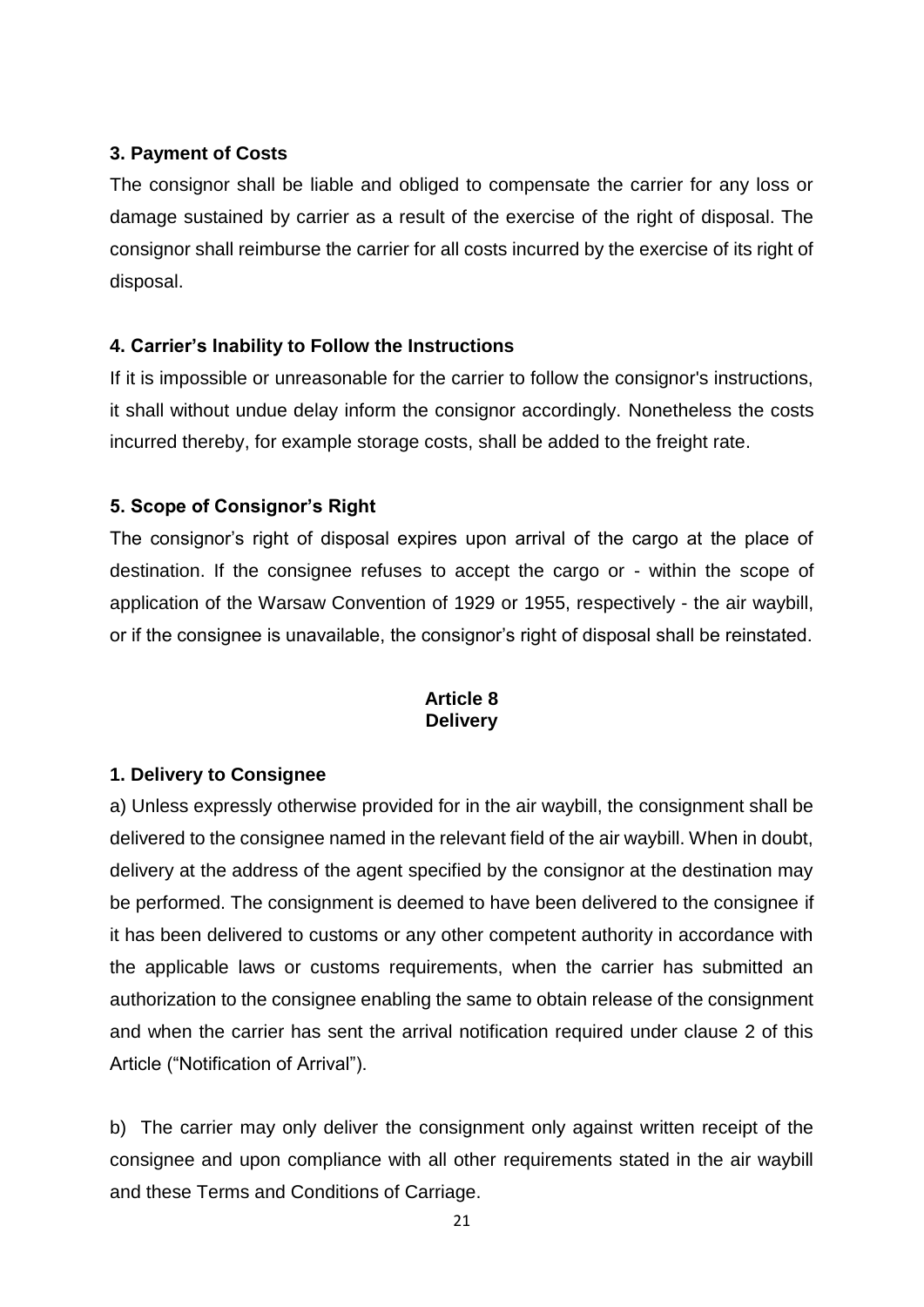#### **2. Notice of Arrival**

Unless the consignment is to be forwarded in accordance with Article 10 and in the absence of deviating instructions, the consignee or the person to be notified shall be informed of the arrival of the consignment; the notification may at the carrier's choice be given either in writing or orally, also by telephone. The written notification can also be given by fax or by electronic mail (e-mail). The carrier is not liable for non- receipt or delay in receipt of the notification.

#### **3. Place of Delivery**

Insofar as delivery to the address of the consignee has not been agreed between the consignor or the consignee and the carrier, the consignee shall accept delivery and collect of the consignment at the airport of destination.

#### **4. Failure of Consignee to Take Delivery**

a) If the consignee refuses or omits to take delivery of the consignment after its arrival at the place of delivery set forth in the air waybill or if the consignee cannot be reached, the carrier shall - subject to the provision of clause 5 ("Disposal of Perishables") - try to follow the consignor's instructions on the air waybill, if any. If no such instructions are given or if the consignor has not issued new instructions or if they cannot reasonably be followed, the carrier may after notification of the consignor about the non-acceptance by the consignee take the following measures. The carrier may

- $\triangleright$  return the consignment to the airport of departure, either by its own means or by any other way, and there wait for the consignor's instructions, or
- $\triangleright$  sell the consignment by public or private sale as a whole or in several parts after at least 30 days of storage.

b) Consignor and consignee are jointly and severally liable and shall indemnify the carrier for all costs and expenses resulting from or in connection with the nonacceptance of the consignment, including the freight charges arising from the return of the consignment. If the consignment is returned to the airport of departure, and if the consignor or owner refuses or fails to make such payment within 14 days after the return, the carrier may by public or private sale dispose of the consignment or parts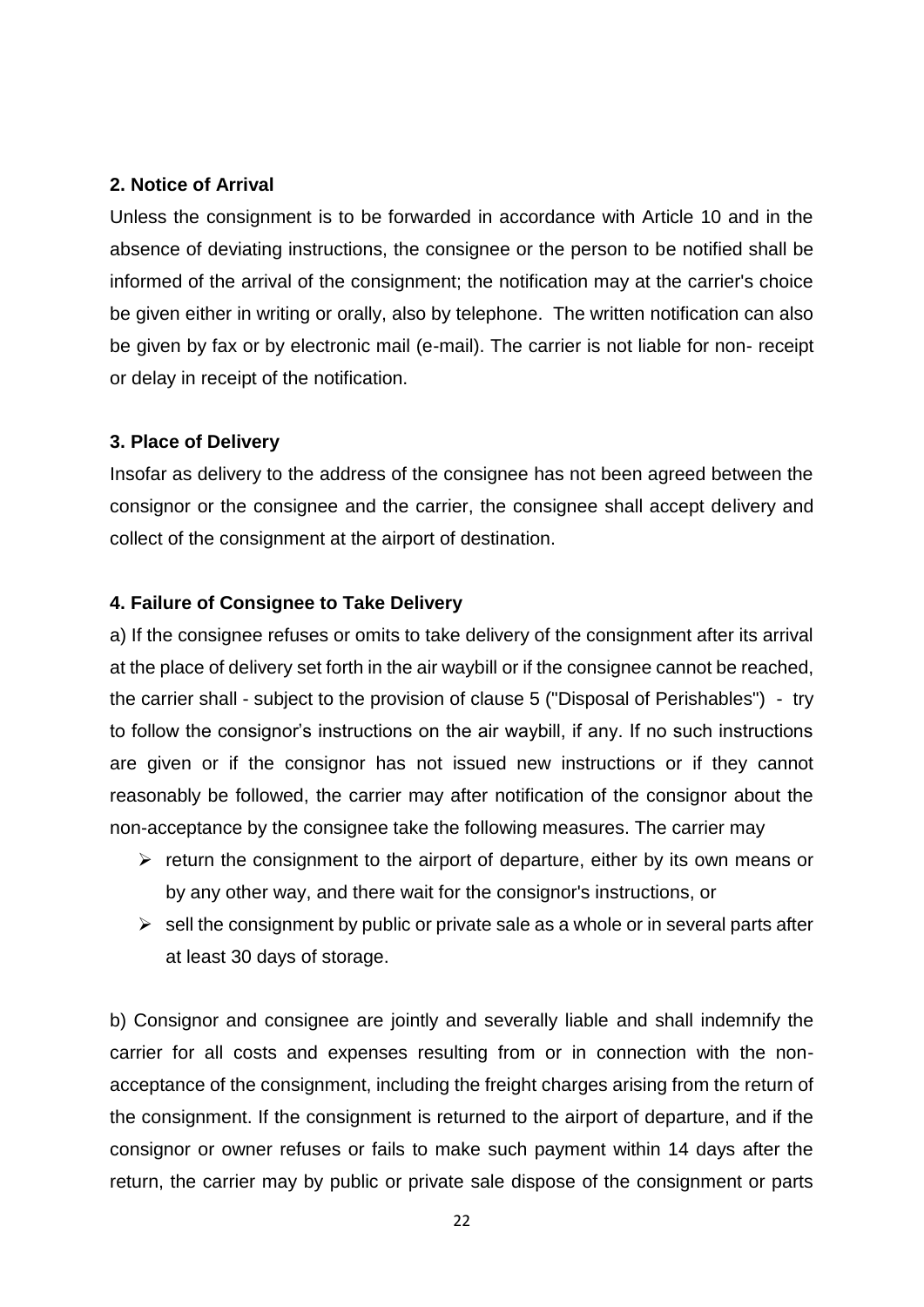thereof after having notified the consignor of its intention at the address stated in the air waybill with a notice period of ten days.

c) In the event of a sale of the cargo in accordance with the foregoing provisions either at the place of destination or at the place to which the consignment was returned, the carrier shall be entitled to reimburse to itself and third parties all costs of freight, charges, advance payments and expenses plus costs of sale accrued to itself and other rightful claimants; a possible surplus amount shall be made available to the consignor. The sale of a consignment, however, does not release the consignor and the owner from the obligation to pay shortfall amounts, if any.

#### **5. Disposal of Perishables**

If any consignment in the carrier's possession which contains perishables is delayed or unclaimed or if acceptance is refused at the place of destination, or threatened with deterioration for any other reasons, the carrier may without further notice take all reasonable measures for its protection or the protection of third party interests, including but not limited to:

- (i) the request for instructions at the expense of the consignor;
- (ii) the destruction or surrender of the entire consignment or any part thereof;
- (iii) the storing of the consignment or any part thereof at the risk and for the account of the consignor;
- (iv) the disposal of the consignment or any part thereof by public or private sale without prior notice. The proceeds of sale shall be used to settle all costs and expenses accrued to the carrier but does not limit carrier's remedies against the consignor or consignee for the reimbursement of all related costs.

#### **Article 9 Pick-up, Delivery and City Terminal services**

#### **1. Availability of Service**

Pick-up, delivery and city terminal services are made available at the relevant locations, subject to the rates and charges applicable to such services in accordance with the carrier's tariffs.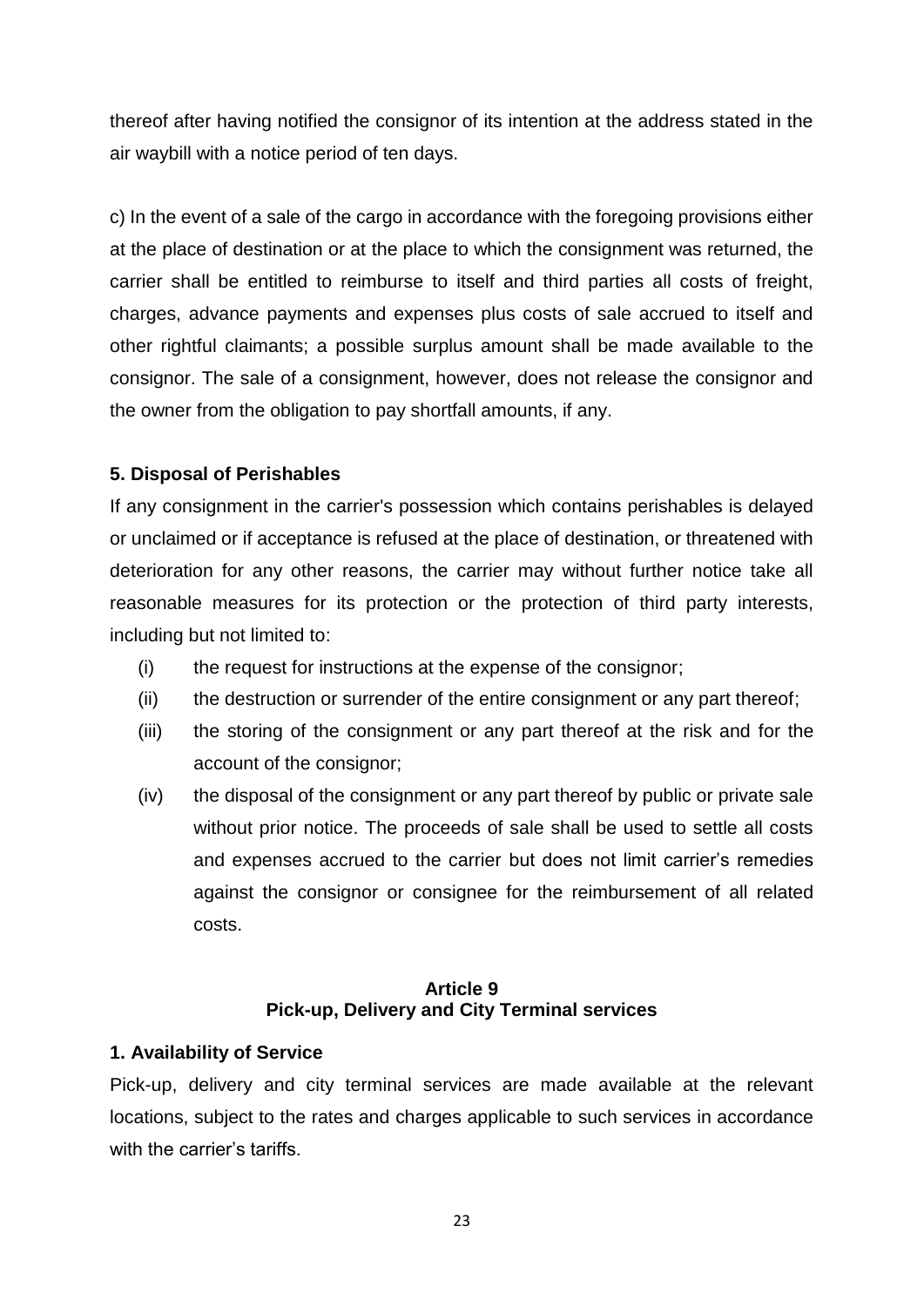# **2. Request for Service**

Pick-up, delivery and city terminal services – if any – shall be provided upon request of the consignor and consignee.

# **3. Consignment for which Service is Unavailable**

Pick-up, delivery and city terminal services for any consignment whose handling is difficult will be provided only upon special agreement.

#### **4. Limitation of Services**

Pick-up, delivery and city terminal services are not provided if the operation of vehicles is impracticable or if the consignor's or consignee's address is not directly accessible to vehicles. Consignments are only delivered to loading ramps or carriage entrance directly accessible to vehicles.

#### **5. Handling**

Pick-up, delivery and city terminal services are not provided for cargo that cannot be moved by one person unless otherwise agreed beforehand, including the possible deployment of further persons and devices by the consignor or consignee at its risk and expense.

#### **6. Hours of Service**

Unless otherwise agreed with the carrier beforehand, pick-up, delivery or city terminal services will be provided only during regular business hours and on regularly scheduled vehicles.

# **7. Attempt at Delivery**

Consignments which without fault of the carrier cannot be delivered to the consignee upon initial attempt at delivery will be returned to the carrier's place of dispatch. The consignee shall be informed thereof. Any further attempts will be made only upon request of the consignee, and an additional charge based on the published tariffs will be invoiced for each further attempt at delivery.

#### **Article 10 Forwarding and Reforwarding**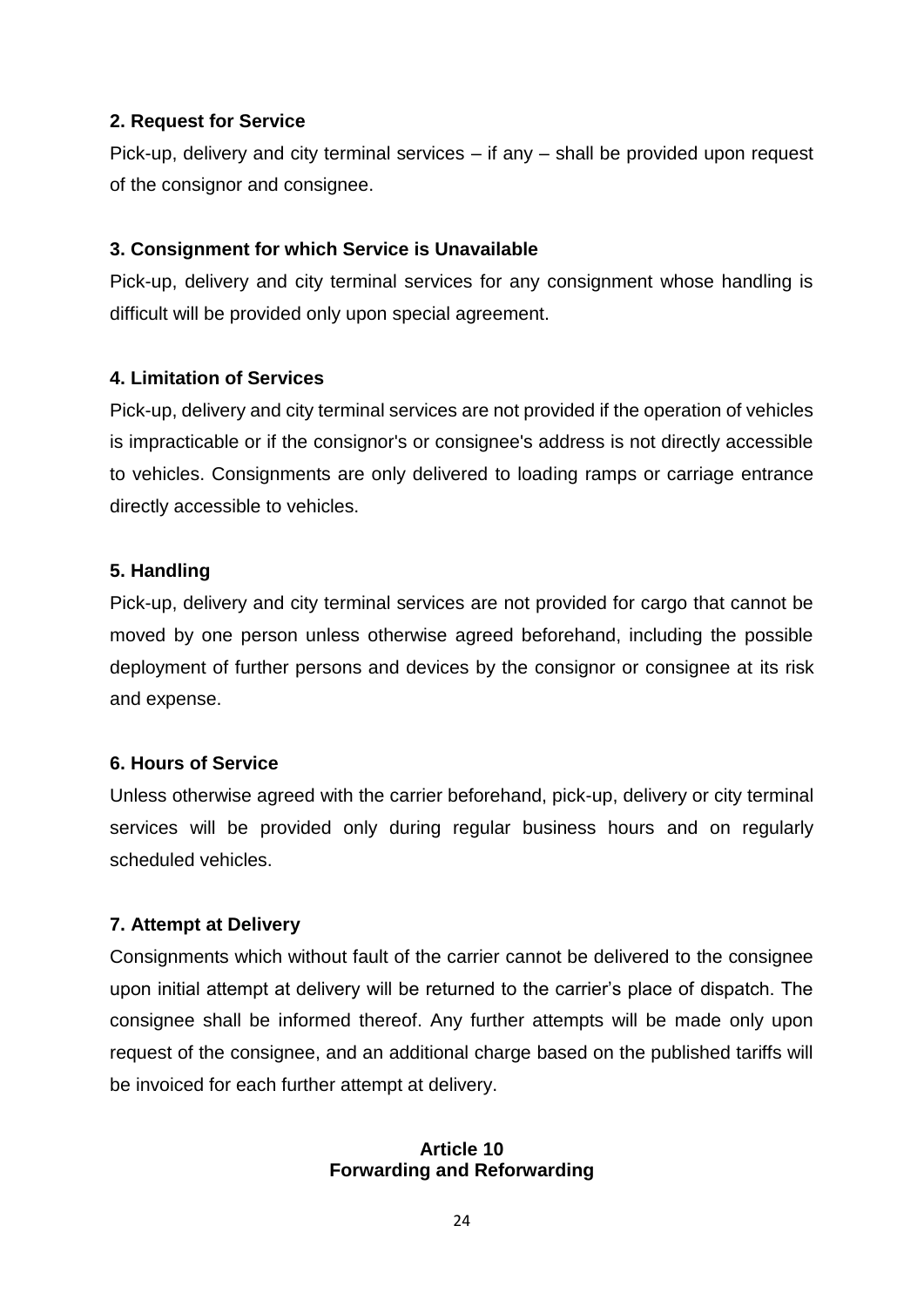The consignments stated in the air waybill will be taken on at the place of departure in the carrier's terminal building or its branch office at the airport, for carriage to the airport of destination. If expressly agreed, these consignments will also be taken on for forwarding to the airport of departure and/or re-forwarding from the airport of destination. If the carrier handles such forwarding or re-forwarding, this shall be subject to the same provisions regarding liability as set forth in Articles 1, 12 and 13 of these Terms and Conditions of Carriage. In any other case the carrier issuing the air waybill and the last carrier respectively, upon forwarding and re-forwarding of the cargo, act only as agent of the consignor, owner or consignee, as the case may be. The consignor, owner or consignee hereby authorize these carriers to take all measures deemed advisable for forwarding and re-forwarding, including but not limited to the choice of means for forwarding and re-forwarding and routes (unless determined by the consignor in the air waybill), issuance and acceptance of the transport documents (also insofar as these contain provisions on the exclusion or limitation of liability) and the dispatch of the cargo without declaration of value, irrespective of any declaration of value in the air waybill.

#### **Article 11 Successive Carriers**

Any carriage to be performed by several successive carriers under one air waybill shall be regarded as one single carriage.

#### **Article 12 Liability**

#### **1. General**

With regard to the liability of the carrier, the carriage shall be subject to the regulations and limitations established by the convention applicable to the respective carriage, or by the national or international laws applicable to the respective carriage. The foregoing applies irrespective of whether the carriage is interrupted or the cargo is reloaded. The liability of carrier shall in no case exceed the amount of the proven damages. The right to claim for damages, loss or delay follows the right of disposition of cargo as governed by Art. 7.5 of these Terms and Conditions of Carriage and by the applicable convention.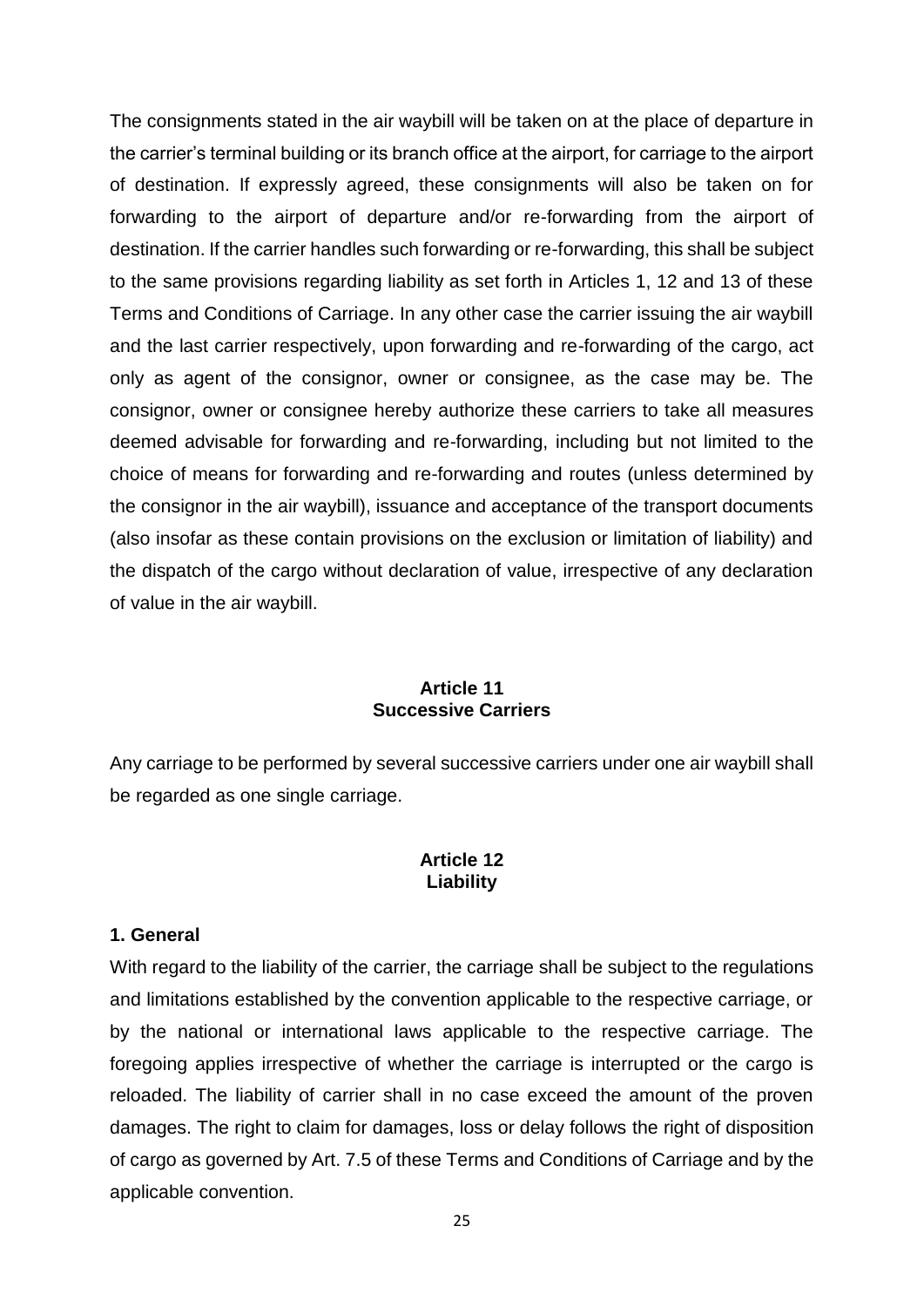Unless otherwise provided for by the applicable convention or law to the benefit of the consignor or consignee, the following shall apply:

# **2. Exclusion of Liability**

a) The carrier does not assume any liability for loading or delivery periods, or for any specific order of handling of cargo of the same carriages.

b) The carrier is not liable for any damage from additional carriage resulting from forwarding or re-forwarding or city terminal services, unless proven to have been caused by gross negligence or willful misconduct on the part of the carrier or are based on a breach of carrier's duties, which are a precondition for the proper fulfillment of the additional carriage and on the compliance with the aforementioned duties on which the consignor regularly relies on or may rely on.

c) The carrier is not liable for any damages or liability caused directly or indirectly as a result of carrier's responsibility to comply with laws, governmental regulations, requirements or orders or by any other event beyond the carrier's control including, without limitation, its decision to refuse carriage of a consignment.

d) The carrier is not liable for damage or destruction to or delay of a consignment caused by any object or animal contained therein. Consignors and consignees whose items cause damage or destruction to other consignments or to the carrier's property shall indemnify and hold carrier harmless for any losses and costs incurred. The carrier may at any time without notice and without incurring any liability remove or destroy any consignment which might endanger aircraft, persons or property.

e) The carrier is not liable for any loss, damage or cost arising from the death, or injury of an animal or handler, if caused or contributed to by the conduct, nature or disposition of the animal or any other animal or for reasons beyond the control of the carrier.

f) The carrier is not liable for any loss, damage, claim or fine arising out of errors, incorrectness or incompleteness of particulars captured by means of the Paper to eAWB document processing.

26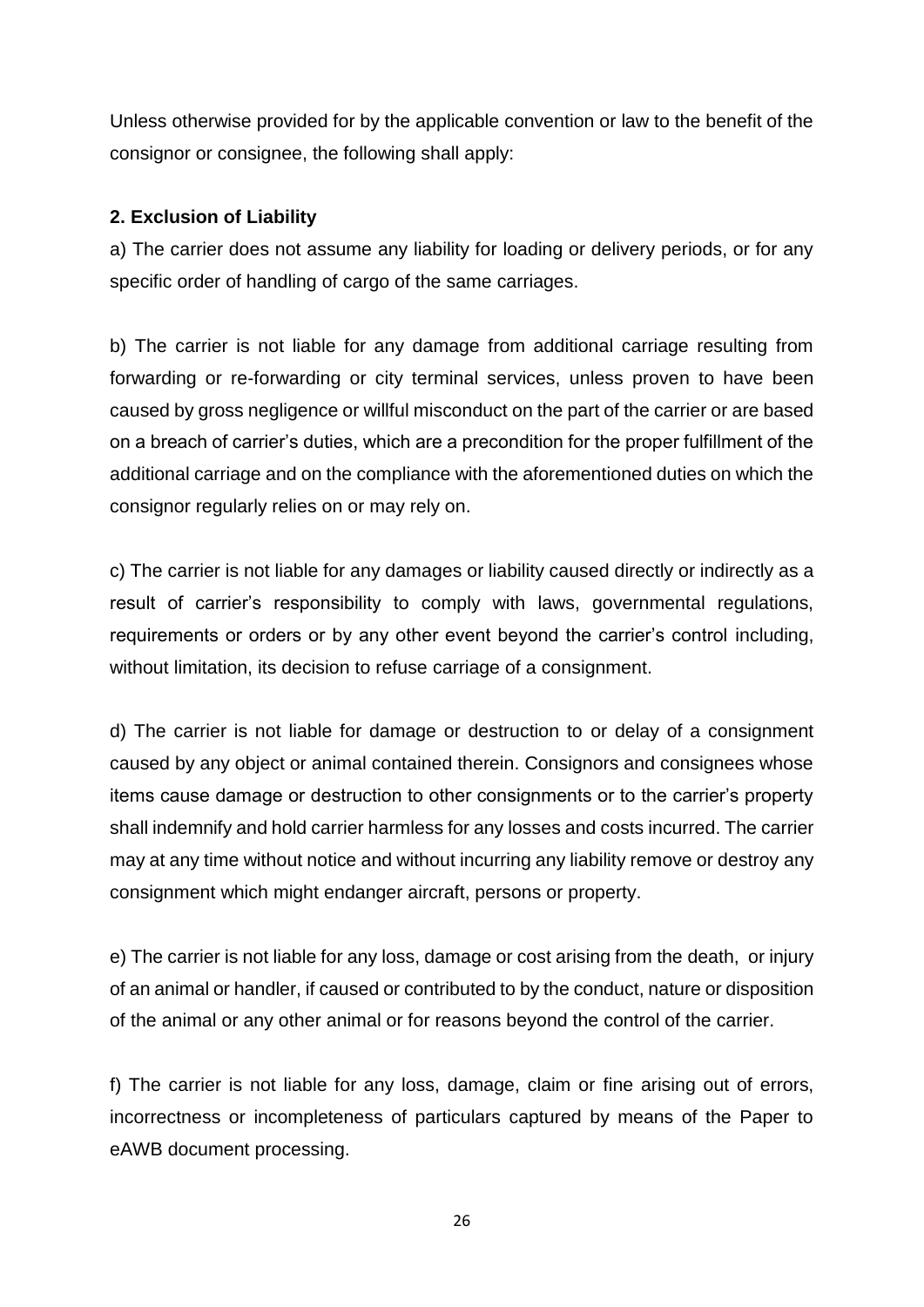g) Carrier shall not be liable for any liability, damage or loss to consignments exposed to deterioration or decay due to change of natural or atmospheric circumstances or inherent to air transportation or for any other usual circumstance or due to the duration of the agreed carriage time.

h) Unless otherwise provided for in these Terms and Conditions, the carrier is not liable for indirect or consequential damages. These include, without limitation, loss of turnover, profit or earnings, interest, lost business transactions, currency risks, production risks for perishable goods and goods prone to rapid, natural or commercial obsolescence, production shortfall or penalties resulting from any carriages (or lack thereof) subject to these Terms and Conditions, irrespective of whether the carrier knew that any such damage might occur. This shall not apply to damage caused by gross negligence or willful act on the part of the carrier or its employees or to liability of the carrier or its employees for culpably caused injuries of life, body or health. The provisions of the applicable international conventions remain in effect.

i) If the liability of the carrier is excluded or limited according to these Terms and Conditions, such exclusion or limitation shall likewise apply to any agents, employees, representatives or vicarious agents of the carrier, as well as for any carrier whose aircraft is used for the carriage and for the agents, employees, representatives or vicarious agents of the latter.

# **3. Liability for Damage to Cargo**

Subject to Article 13, the carrier is liable for damage caused by destruction, delay, loss or damage of cargo, but only if the event causing the damage occurred during the carriage by air. The carrier is not liable if the destruction, loss or damage of the cargo was caused by one or several of the following circumstances:

- $\triangleright$  the special nature of the cargo or any inherent defect of that cargo,
- $\triangleright$  specific limitations of liability set forth in these Terms and Conditions,
- $\triangleright$  defective packaging of the cargo performed by any person other than the carrier or its servants or agents,
- $\triangleright$  an act of war (including terrorist acts) or an armed conflict,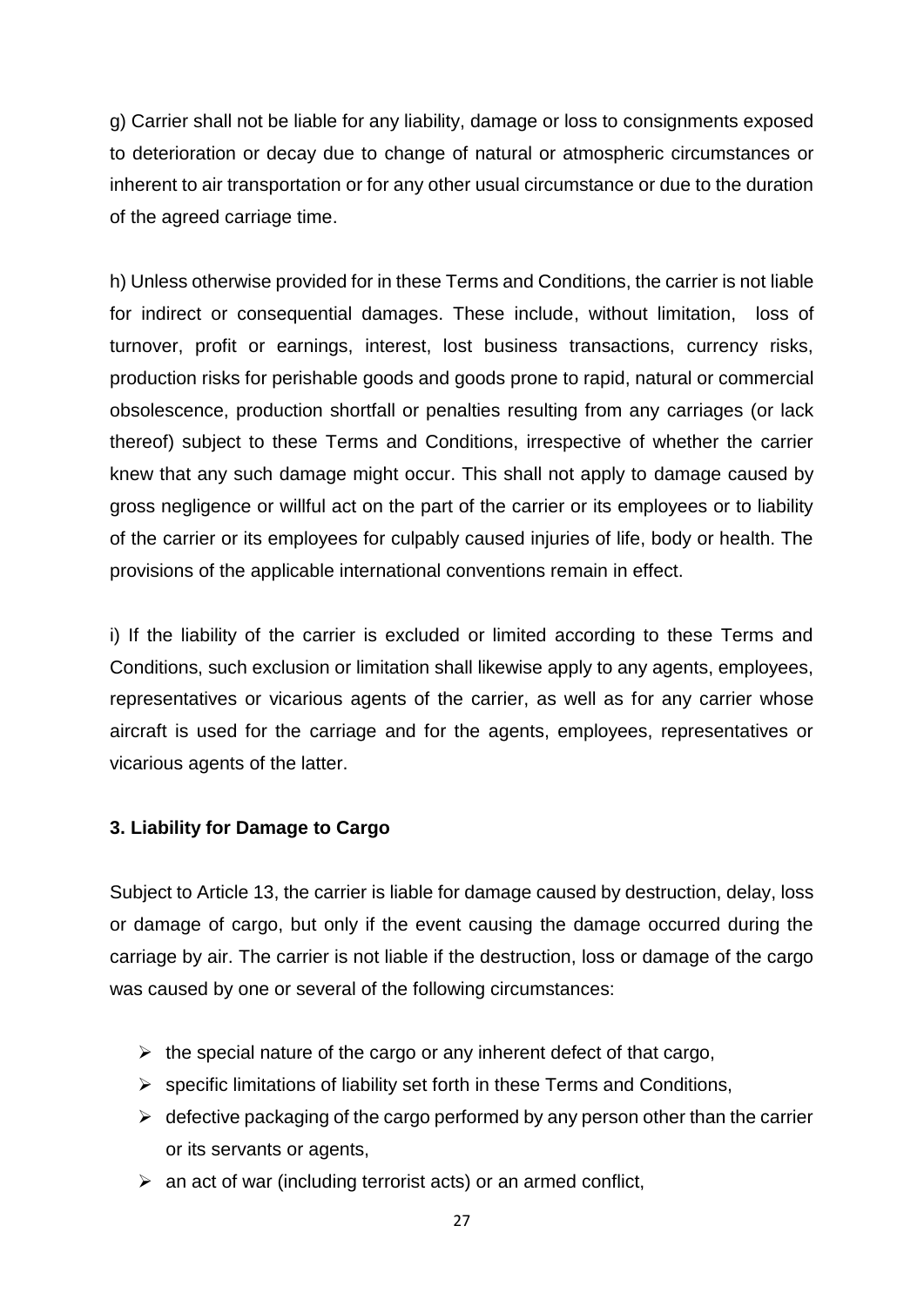- $\triangleright$  an act of public authority carried out in connection with the entry, exit or transit of the cargo,
- > Force Majeure.

# **4. Part Shipments**

If the consignee (or any other person entitled to take delivery) does not receive the entire consignment but only part thereof or if any part of a consignment is damaged, destroyed or lost, the liability of the carrier for the undelivered, damaged, destroyed or lost part shall be reduced proportionately on the basis of the weight, without any consideration of the value of the partial consignment or its contents.

# **5. Liability for Damage by Delay**

The carrier is liable for damage by delay, unless proving that it and its servants or agents took all reasonable measures to prevent the damage or that it or they were not able to take such measures. Delay occurs if the cargo has not been made available in time at the place of destination. Whether carriage was delayed depends on the circumstances of each individual case. Article 13 sub article 1 to 3 remains unaffected. Claims for reimbursement of the difference compared to a lower Tariff or a lower Freight Rate after conclusion of the carriage are excluded.

Article 12 lit. h) remains unaffected.

# **6. Contributory Negligence**

In the event that any damage was caused or contributed to, either in whole or in part, by any act or omission of the consignor, consignee or any person claiming damage (contributory negligence), the carrier will be entirely or partly released from liability accordingly.

# **7. Value calculation of cargo**

In the event of the destruction or loss of, or damage to cargo the compensation to be paid, if any, shall be calculated by reference to the value of the goods at the place and time at which they were accepted for carriage.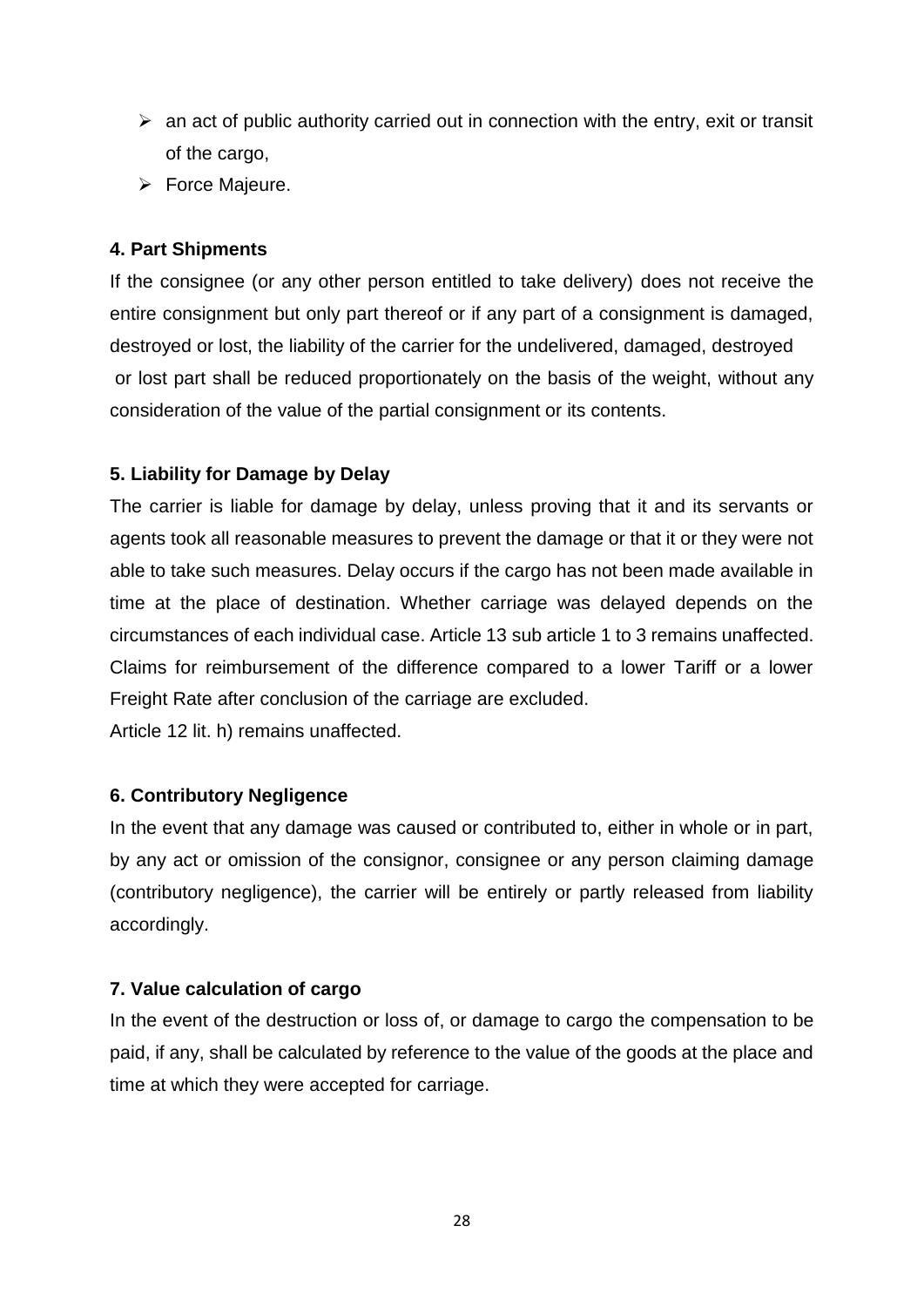# **Article 13 Limitation of Liability**

#### **1. General**

The scope of the carrier's liability depends on the regulations and limitations established by the convention applicable to the respective carriage, or by the national or international laws applicable to the respective carriage. Unless otherwise provided for by the applicable convention or law to the benefit of the rightful claimant, the following shall apply:

# **2. Limitation of Liability in Respect of Total Amounts**

Unless otherwise provided for to the advantage of claimant by the applicable Convention or by law, the following shall apply: The carrier is liable for destroyed, lost, damaged or delayed cargo per concerned package limited to an amount of 22 Special Drawing Rights (SDR) per kilogram.

# **3. Declaration of Value**

The limitations of liability in respect of total amounts do not apply if the consignor has made, at the time when the cargo was tendered to the carrier, a special declaration of interest in delivery at destination and has paid the requested applicable surcharge. The value declaration is only binding for the carrier if the charge agreed with the consignee has been paid at the latest upon tendering of the cargo to the carrier. In the event of a value declaration the carrier shall pay a compensation for destruction, loss, damage or delay up to the amount of the declared value, unless it proves that the sum is higher than the consignor's actual interest in delivery at destination. All compensation claims are subject to proof of value.

# **4. Partial Delivery**

If the consignee or any other person entitled to take delivery is not delivered the entire consignment but only part thereof or if any part of a consignment is damaged, destroyed, lost or delayed, only the total weight of the packages concerned is relevant for the establishment of the amount for which the carrier may be liable (within the scope of application of the Warsaw Convention of 1929 only the total weight of the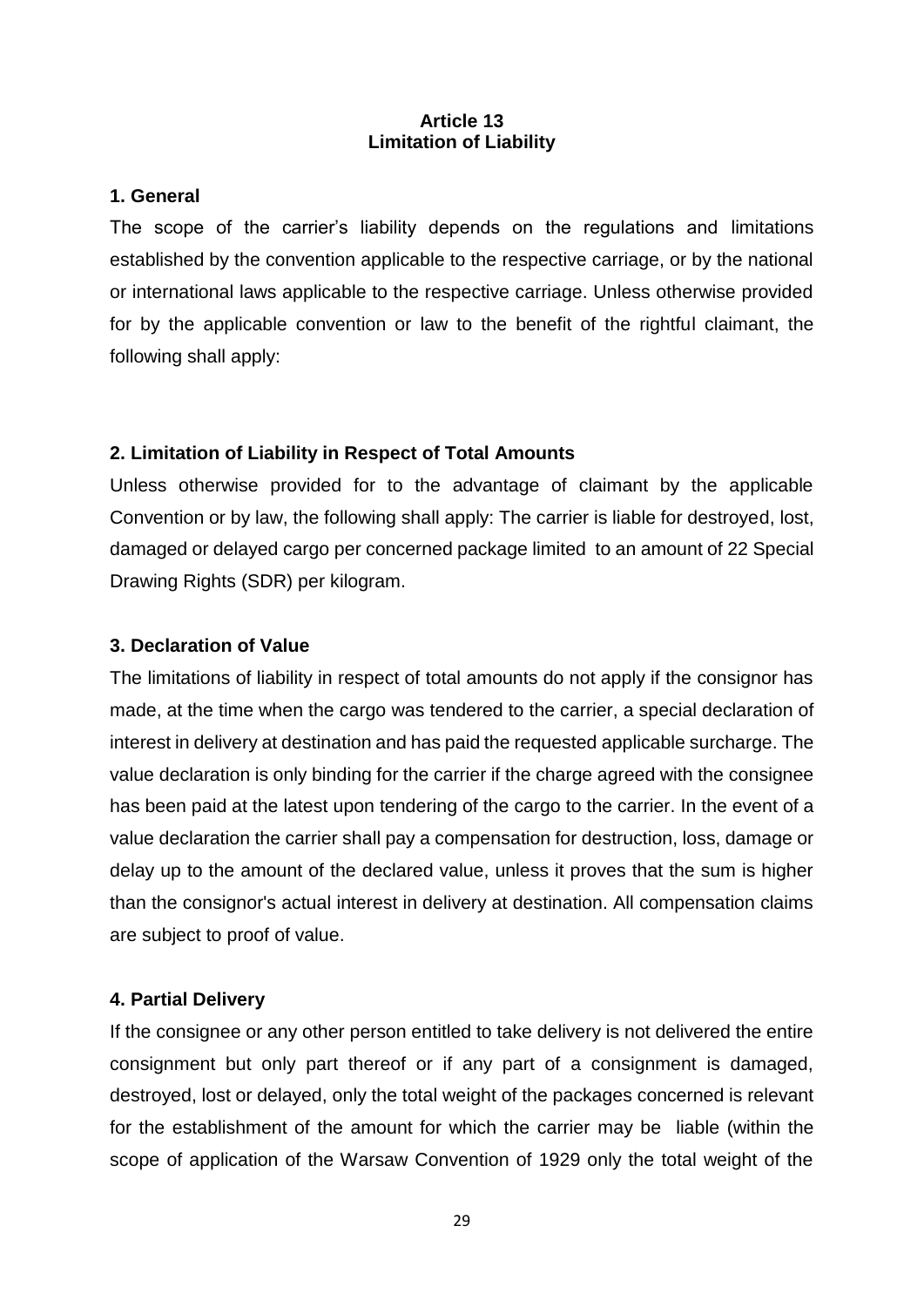contents concerned), without any consideration of the value of the partial consignment or its contents.

#### **5. Integrative Claim**

All claims relating to a consignment may be asserted only as an integrative claim; all damage in connection with the consignment is compensated for upon settlement of such integrative claim.

# **Article 14 Actual Carrier**

#### **1. Liability of the Actual Carrier**

If an actual carrier performs the whole or part of carriage under these Terms and Conditions of Carriage, both the contractual carrier and the actual carrier shall be subject to these Terms and Conditions unless otherwise provided for in these Terms and Conditions of Carriage, the former for the whole of the carriage contemplated in the contract, the latter solely for the carriage which it performed.

#### **2. Mutual Attribution**

The acts and omissions of the actual carrier, as well as of its agents and vicarious agents acting within the scope of their employment shall, in relation to the carriage performed by the actual carrier, be deemed to be also those of the contractual carrier.

# **Article 15 Periods for Compensation Claims and Legal Actions**

1. The unconditional acceptance of the cargo by the person entitled to take delivery constitutes a presumption that the cargo has been delivered in faultless condition and in compliance with the contract of carriage unless damage is otherwise proven by sufficient evidence to the contrary.

2. If a rightful claimant intends to assert claims for compensation due to damage, partial loss equaling damage or delay, the consignee must promptly notify in writing the carrier with sufficient description of the cargo concerned, the approximate time of damage and the details of the claim, in any event no later than 14 days (7 days within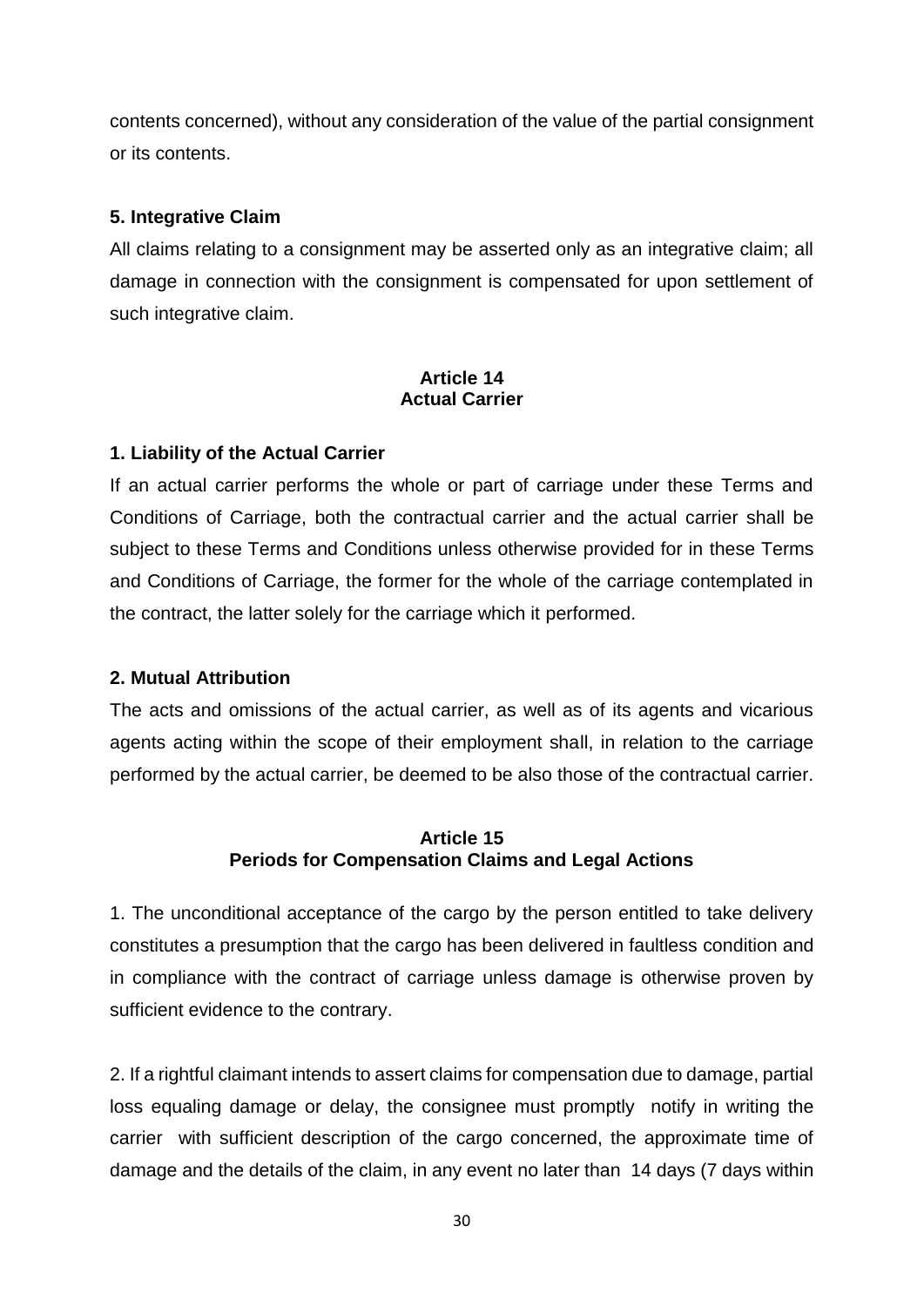the scope of application of the Warsaw Convention of 1929) after acceptance of the cargo, and in the event of delay within 21 days (14 days within the scope of application of the Warsaw Convention of 1929) after the cargo was made available to the consignee. A notification to the handling company is not sufficient unless a respective written authorization has been provided

3. If the consignee fails to comply with the notification period, any action against the carrier shall be excluded unless the latter fraudulently hindered the claimant to establish the facts to be notified or to issue the notification in due time.

4. All claims for damages against the carrier expire unless an action for damages is brought within a preclusive period of two years, if the convention is applicable. If the convention does not apply to the carriage, the preclusive periods or statutes of limitations according to the respective national laws shall apply. The period commences on the day on which the aircraft arrived or should have arrived at the location of destination or on which the carriage was discontinued.

5. Compensation provided by the carrier despite failure to comply with the notification period or period for filing action, shall with regard to any additionally asserted claims, not constitute any waiver on the part of the carrier to its right to invoke the failure to observe the time limits.

#### **Article 16 Set-Off / Assignment**

1. The set-off against claims of the carrier is only permissible if the respective claim is uncontested, acknowledged or has become non-appealable.

2. The consignor may assign any claims arising from contracts with the carrier only with the prior written consent of the carrier.

#### **Article 17 Governing Law / Place of Jurisdiction**